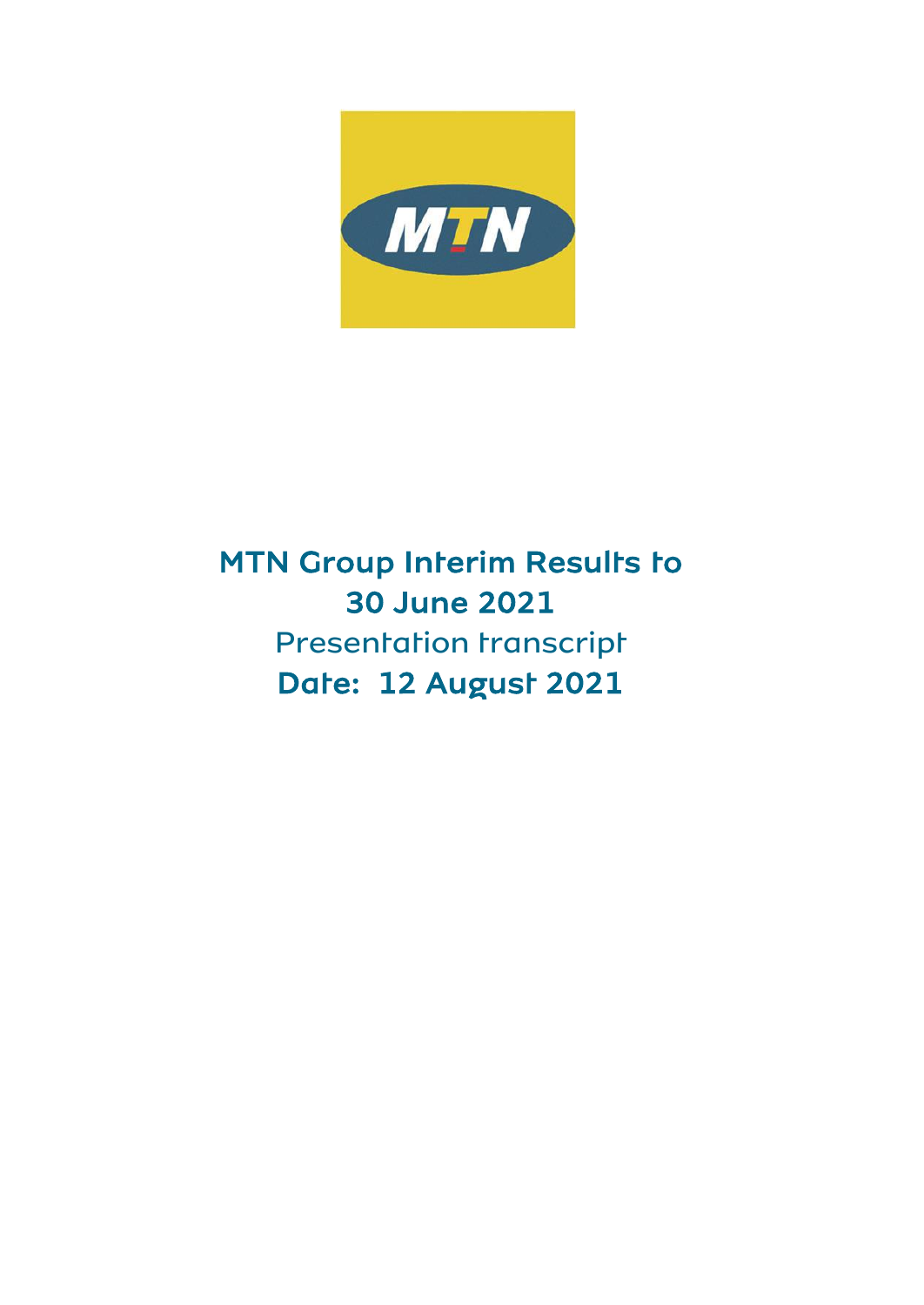Speaker Narrative Narrative



## Thato Motlanthe

Good afternoon and welcome to MTN Group's interim results presentation. My name is Thato Motlanthe and I look after Investor Relations for the Group. I trust that everyone is keeping safe and healthy in these challenging times that we're in as we continue to host our results on the virtual platforms until such a time we're able to safely host everyone in the auditorium again. Before we get started, and in terms of housekeeping, our standard disclaimer and safe harbour statement should on the screen now, and that covers our presentation for today.

If you think about 2021, thus far it has certainly been a year of continued change and transition with businesses across the world having to adjust to what is turning out to be an ever-changing environment which is shaping and changing the future. For MTN's part we've been working quite hard not only to keep pace with it but also to take the lead in the evolving landscape that we're in. In the presentation today we will provide you as our varied and valued stakeholders – and of course that includes the many MTNers across the markets – with a view of our operational, financial an ESG performance in the first six months. And in terms of the agenda for today the programme will run as follows.

Up first, MTN Group President and CEO, Ralph Mupita, will come up and give us a strategic and operational overview. He will be followed by Tsholofelo Molefe, who is our CFO, and she will give us highlights on the financial performance. Ralph will then come back to the stage to run us through some of the key focus areas for the next six months and beyond. We will then close off the session with a Q&A segment and Ralph and Tsholo will respond to your questions. At this point, just to note that you can send your questions through the webcast platform and we will voice those questions out for you. For those tweeting during the session, the hashtag is #MTNInterims21 and our Twitter handle is @MTNGroup. On that note let me welcome Group President and CEO , Ralph Mupita. Thank you very much.

## Ralph Mupita

Thato, thanks very much. I would like to extend my welcome as well to all the investors and broader stakeholders who are joining us on various media platforms for our H1 2021 results. I'm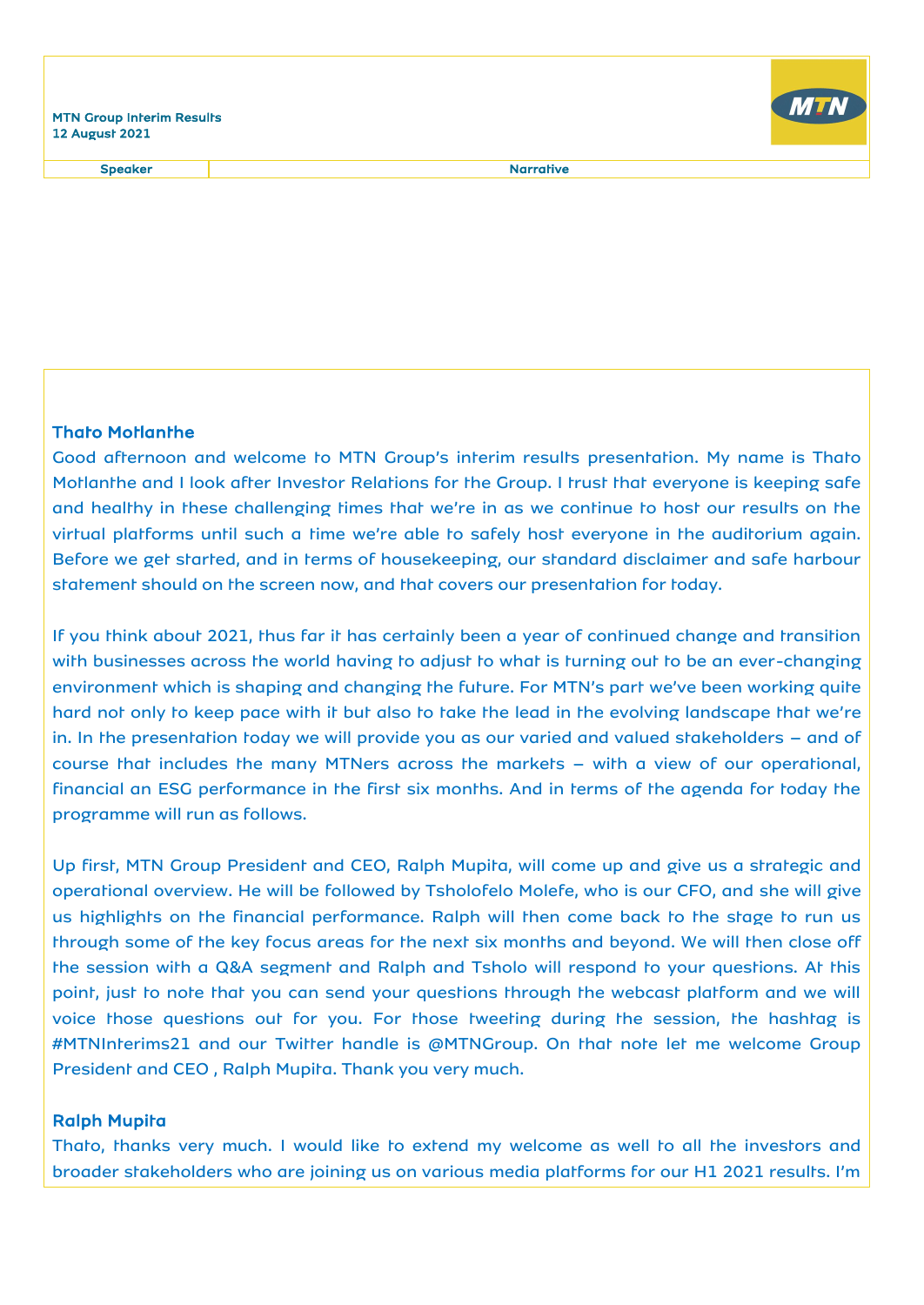

also extending welcome to the 18,000 MTNers who are also joining us via various media platforms. Tsholofelo and myself feel very privileged to be able to represent you in reporting to the capital markets the results that we've achieved in the period under review.

I think it's important from a context point of view before we get stuck into the results to step back and think through the context of how we operated in the last six months and what has enabled MTN to be able to be resilient through the challenges but also to be able to take advantage of the opportunities. I think the first thing that I think you will all agree is that we have been in a macro environment that has been very challenging. COVID-19 has had significant impacts on lives and livelihoods across our footprint and I guess more broadly across the globe.

In the developing markets that we operate in the macro challenges have been a lot more significant, and we've seen these challenges come through in currencies under pressure and GDP growth under pressure. And we've been able to navigate these challenges during the period, but it hasn't all been challenges. I think you would well agree with me that there have been a series of opportunities that have come.

And those opportunities really are about the digitalisation that is accelerating across our markets. We don't believe that this is a cyclical trend but actually something that is actually more structural. In our results that we will present I think you will agree with me at the end that we are indeed in a structural change in how people are consuming digital services and using connectivity.

So what has enabled MTN to take advantage of the opportunities? We would argue that there are at least three factors if not more. The first is that we have sustained investment in our networks and our platforms over a period of time and created an advantage particularly in our networks to be able to take advantage of the demand that has surged particularly over the last 18 months.

We have very strong market positions pretty much across all our markets. We've spoken in the past that we have number one and number two positions. And having that scale enables us to have efficiencies where we're able to provide more services but also deliver quality earnings and returns to our investors and broader stakeholders.

We are also very focussed on capital allocation. Disciplined capital allocation is a feature of this management team. We're very focussed on that, and I think the investors would probably repeat the ladder of capital priorities, and we have been executing with that capital framework in mind. And very importantly, what you have is a management focussed on execution, executing on our strategy, executing on our vision. And this is the underpin of the results that we will talk about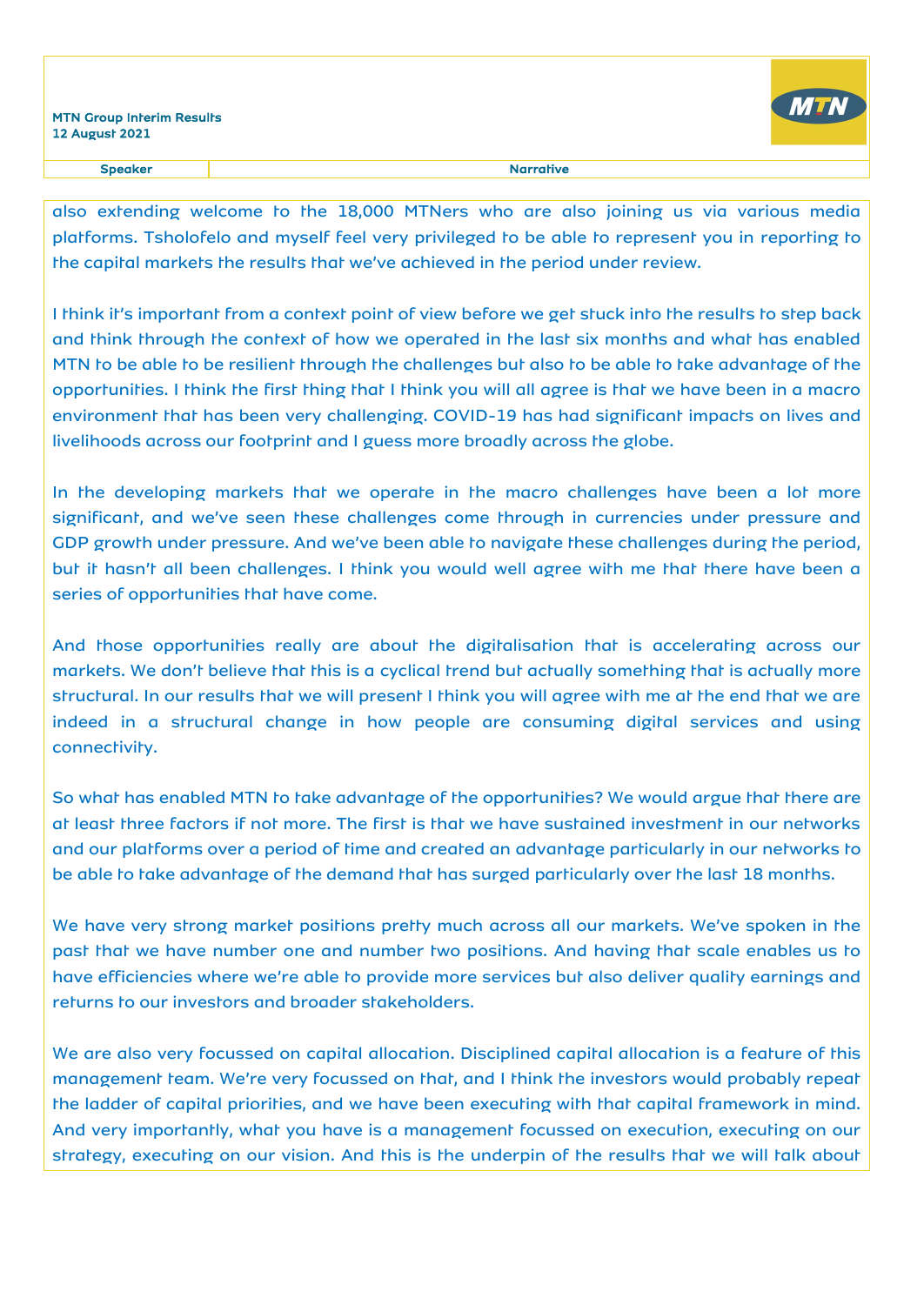Speaker and the state of the state of the state of the Speaker and the Speaker and the Speaker and the Speaker

### today.

If I start with the financial highlights I won't go through all the key metrics save for commenting on four of them. Tsholo will do a fine job in covering the rest. The adjusted headline earnings per share is a standout number that we would like to point out in terms of our financial results. The adjusted headline earnings look at the core operational earnings momentum of the business, and that's just shy of 32% up in the period.

I think the other call out in the financial highlights that I would pick is just the balance sheet. We've spoken to investors in the past that we do want to have a faster deleveraging of the HoldCo balance sheet. And we have executed on that in the period. At the end of December 2020 our HoldCo leverage was 2.2x. We set a target in March of this year that we want to be under 1.5x.

And through this period on the basis of the upstreaming that we've seen in the markets, stronger upstreaming actually in the first half of this year than last year, as well as Rand strength, we have been able to see our HoldCo net debt position coming down to 1.4x. And Tsholo will elaborate in more detail how that debt profile has improved. And we are well on track to doing what we said we would do, which is to deleverage faster and create greater financial flexibility for the group balance sheet.

The other standout item that I would pick on the financial highlights is the operating free cash flow which is up 51%. I think at the end of the day service revenue has to convert to cash flow and we're seeing a good conversion of that coming though in the period.

For me one of the most impressive numbers to point out in the highlights has been the ROE. Many of you will remember in 2018 we spoke about ROE as our new target because at that time we were generating returns on equity below the cost of equity. I think what we can say pleasingly is we've seen very good ROE improvement in the business. In 2018 we were at 11.5% and now we're talking about 18.3%, which is getting us towards our target of ROEs above 20%, creating sufficient headroom between the cost of equity or the cost of capital for the Group. And this is something that we are very focussed on as a management team.

The other point that I would like to highlight on this slide is really about the dividend and the dividend policy. We just want to reiterate with this interim results presentation that we're maintaining the position that we communicated in March, which is that we anticipate that the board will declare a minimum dividend of 260 cents per share in March 2022 as a final dividend. So there is no interim dividend right now.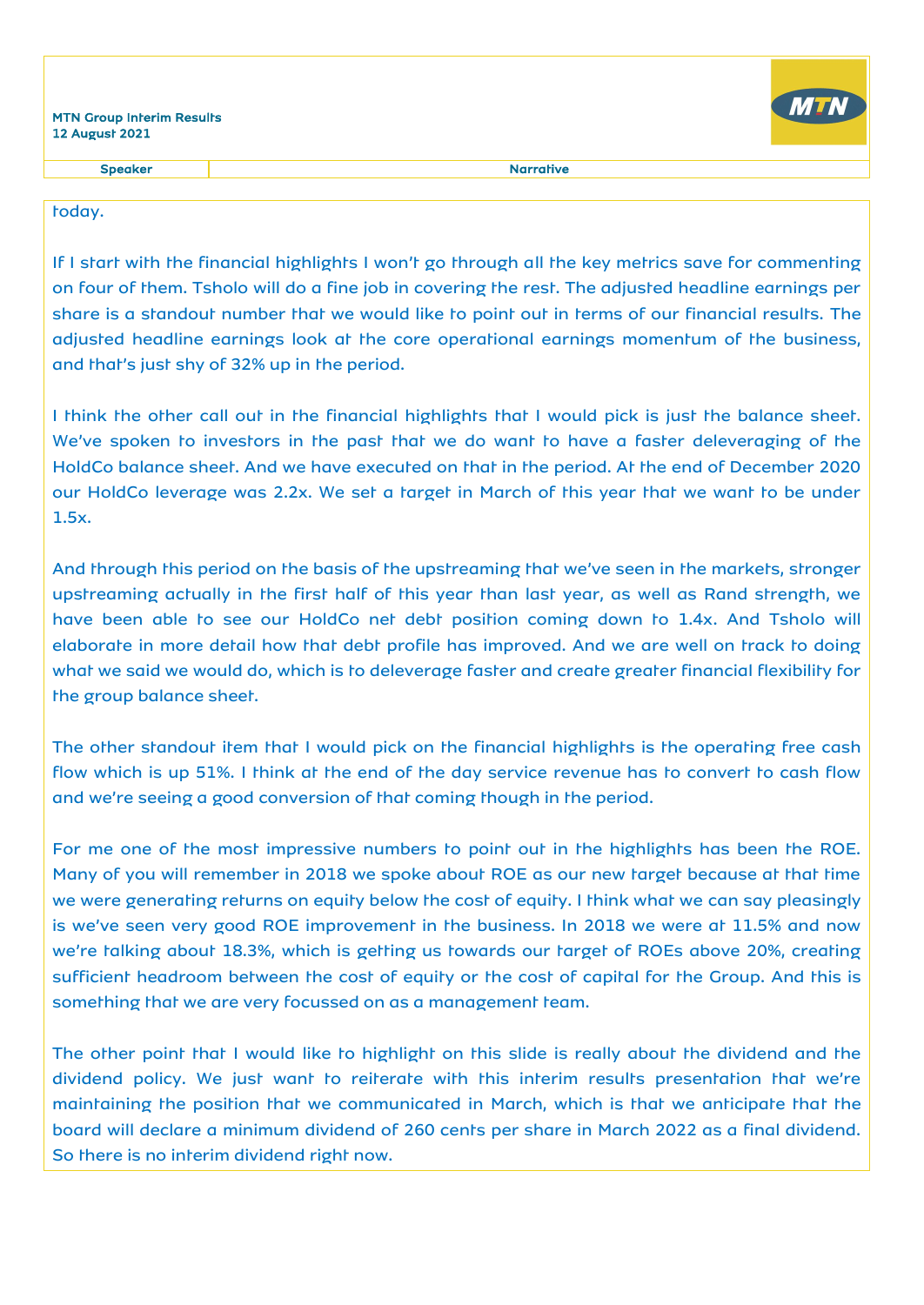

Speaker and the state of the state of the state of the Speaker and the Speaker and the Speaker and the Speaker

And the board will apply its mind having reflected on upstreaming, particularly from Nigeria, how the ARP programme is progressing, and just more broadly the COVID-19 impacts across the market. And on the basis of assessing those conditions in March next year and seeing how we've progressed, particularly with the ARP programme and, as I mentioned, Nigeria upstreaming, the board remains open for further shareholder distributions at that point in time. So I just wanted to make sure that we clarify that point right upfront as we know that is possibly a Q&A question from some of our investors.

Just moving to the progress against the medium term guidance, we enhanced our medium term guidance in March this year. We were more specific on what we saw as service revenue growth at the Group level moving to low to mid-teens. South Africa we've maintained the mid-single digits, and Nigeria we spoke about double digit growth. That is more in line with around the mid-teens given the inflation environment in Nigeria. We also updated the guidance with Fintech because our belief is that we can accelerate the Fintech business towards 20% over the next five years. And we are well advanced with that. So those were the changes that we made against our medium term guidance.

And I would make two call-out statements on this chart. The first is South Africa. I think South Africa's performance has been exceptionally strong. To Godfrey, Dineo, Giovanni and the broader team in South Africa, you guys have executed very well. And I think as we will show the investors when Tsholo takes us through the financial performance of South Africa, this business is firing on all cylinders and we are ahead of the medium-term guidance of 4% to 6% having achieved the 9.3%. So I think that's one of the stand-out comments I would make in terms of the medium term guidance delivery in the half.

The other one is the HoldCo leverage. As I mentioned, the HoldCo leverage at the half year is in our range that we want it to be in, below 1.5x. And with the additional upstreaming that we received from Nigeria post the half on a pro forma basis that's 1.2x. And as I mentioned earlier on, we are at 2.2x and we've made material progress. Tsholo will take us through how we've managed to get the cash upstreamed from Nigeria. I want to also extend our thanks to our colleagues in Nigeria who worked with us at Group to be able to get that upstreaming. Karl, Modupe, Ismail and also the interactions that we've had with authorities in Nigeria.

Just moving beyond the medium term guidance and just coming to reflect on COVID-19, at MTN we continue to focus on the four programmes to manage both the COVID-19 challenges as well as the opportunities. So our focus on the four programmes is social, commercial as another priority area, and the network and supply chain, and finally, funding and liquidity. And we've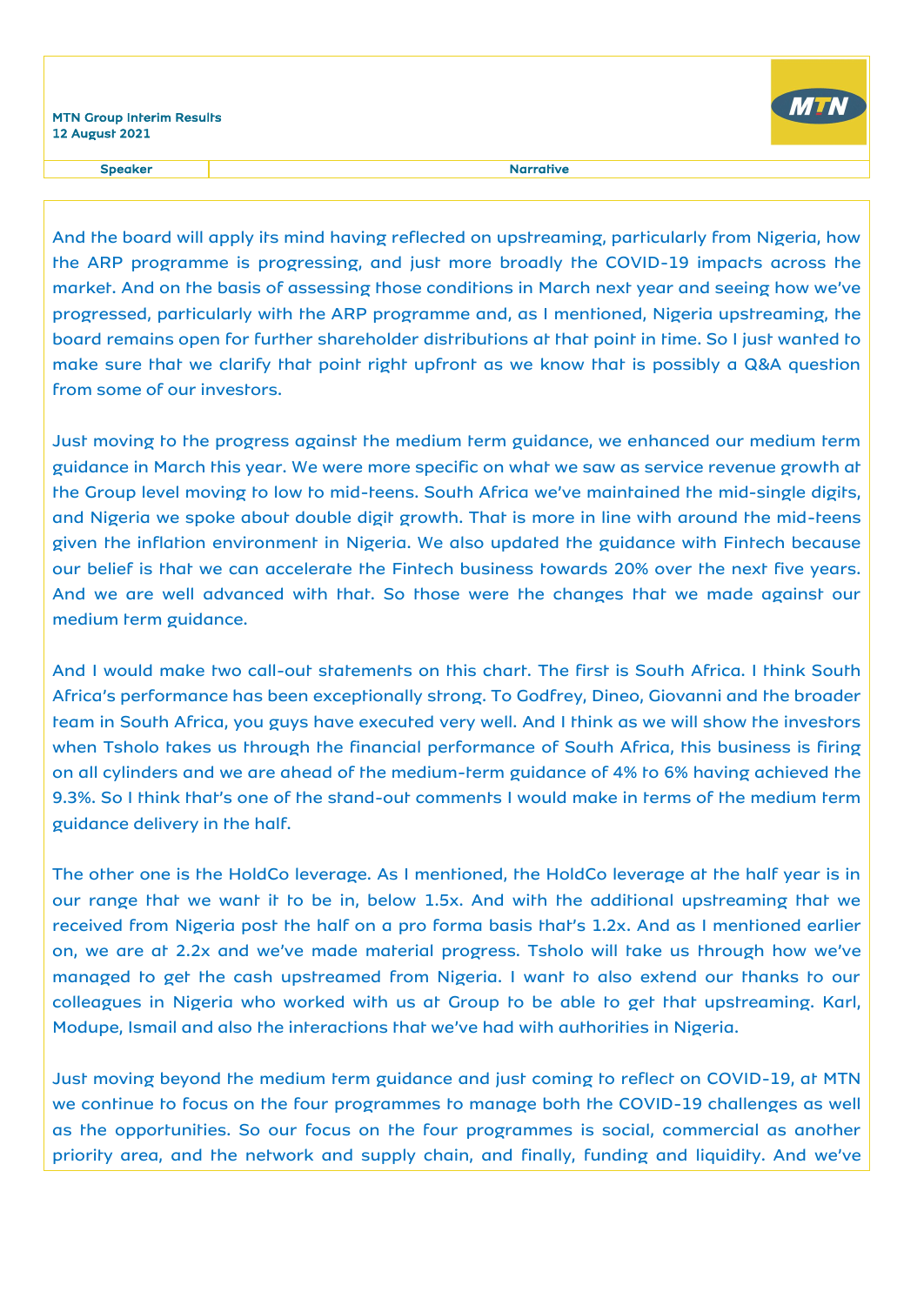

made great strides across all the areas. What I would say to investors and broader stakeholders is that these programmes are well managed and we believe that we have a resilient structure to be able to withstand any shocks of any future waves that may well come in due course through those four programmes.

But to give investors a bit more insight into the MTN environment in terms of what the impact of COVID has been, if you look at this chart n the left-hand side of the chart you see the total cases that we've had reported, just over 2,400. And we have last 18 MTNers in the period to the COVID during the second and the third waves. And we join as MTN leadership the families and loved ones in mourning the death of MTNers who have been behind the results that you are seeing today.

We are still as a company working largely with a policy of work from home. And as you can see on the chart again, 70% of MTNers are working remotely. But that's really as a consequence of the extent of vaccinations across the business. On the right-hand side of the chart you will see that just above 8% of MTNers has had at least a single dose of a vaccine. And people who are fully vaccinated across MTN staff are just on 4.3%. So in a world where we're trying to get to herd immunity at two thirds of the population, we still have a long way to go across our markets.

And hence the call that we've made in support of the AUCDC and the World Health Organisation around vaccine equity, because we've seen vaccine inequity across our markets and it's taking much longer to get the vaccines out. We have made a small contribution during the period with our vaccine donation of \$25 million. We had the first phase started with a million doses distributed across 14 markets on the African continent. That process got paused as we saw vaccine availability become a lot more difficult across our markets at the time the Delta variant was more pervasive across the markets and vaccines weren't coming out of India.

But we feel encouraged now that we will see a phase two where the balance of our donation will be fully utilised by the end of the year. We are in constant communication with the AUCDC in terms of the progress they are making and which countries will receive the vaccine over the period. Hopefully this gives you a bit of a colour of how we're operating and delivering the results that we're now going to go into a bit more detail on.

As we look at the results, and just looking at the trends, I think a couple of key points to comment on this chart. The first is that as we look at quarter on quarter performance we've seen an acceleration pretty much across all measures of commercial momentum. Q2 has been stronger than Q1. If we normalise Nigeria where we've had the NIN SIM registration challenges in the beginning of the year, we actually added 5.4 million subscribers to our base.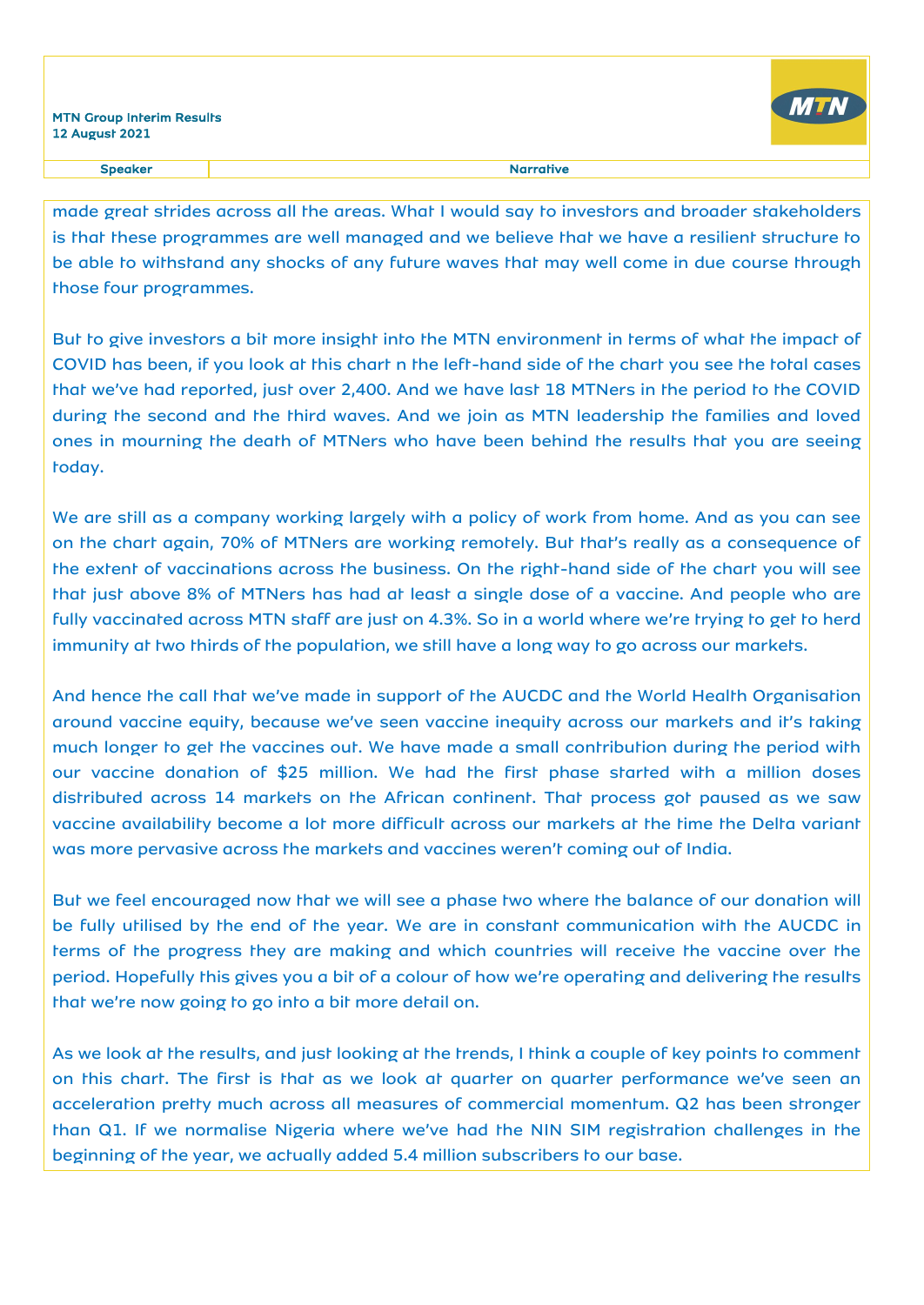

Speaker and the state of the state of the state of the Speaker and the Speaker and the Speaker and the Speaker

And within the context of Nigeria we are seeing an improving trend of declining net additions. And to give you a bit of a data point, in February six months ago we were seeing 1.6 million as declines in our subscriber base, and at the end of July that number was more like 500,000. So the trend is improving and we believe by the end of this year we will be well back into growth. I will comment a little bit about our priorities in Nigeria just now.

I think you also see that on our Fintech side we're seeing acceleration both on the user net adds and also in the revenue. I think voice is also an interesting trajectory. In many markets people think voice is dead and has gone ex-growth. Across our portfolio voice is still an important bearer and just under half of total service revenue. It is still a material part of our revenue mix. I think the most important point on this chart is really that Q2 momentum has been pretty strong and positive to the results that we have delivered in the half.

If we have a look at our regions starting with South Africa, as I mentioned, the South Africa performance was exceptionally strong. We saw all business units firing and delivering, whether it's consumer prepaid, consumer post-paid, enterprise or wholesale, all four businesses were contributing to the growth that we've seen. And importantly that growth flowed all the way to the bottom line where we've seen very good earnings and cash flow growth coming out of South Africa. Seeing South Africa delivering healthy margins as it has and underlying cash flow growth is really something that we are very proud of to see, particularly what Godfrey and the team have achieved.

That is on the back of sustained investment in the network. We have a number one network leadership position for the last three years, and we will continue to invest to maintain that status. The two points I would make out on this slide really are market context issues. The first is obviously we were part of the litigants in terms of the spectrum auction. We were very focused on the 3500 MHz band as part of our own challenges.

So our challenges were very narrow and focussed. We are engaged with ICASA at the moment and we're hopeful that we can find a settlement or mediation process that gets the process underway because we do believe that getting the spectrum is important to meet demand in the future for 3G, 4G and in particular 5G. So we are hopeful that we will be able to make headway between now and mid-September when the legal processes will kick in if we have not made progress with the mediation efforts.

The second point I would mention is really the unrest that we saw specific to two provinces, KwaZulu Natal and Gauteng. The extent of the damage nationally obviously is a major concern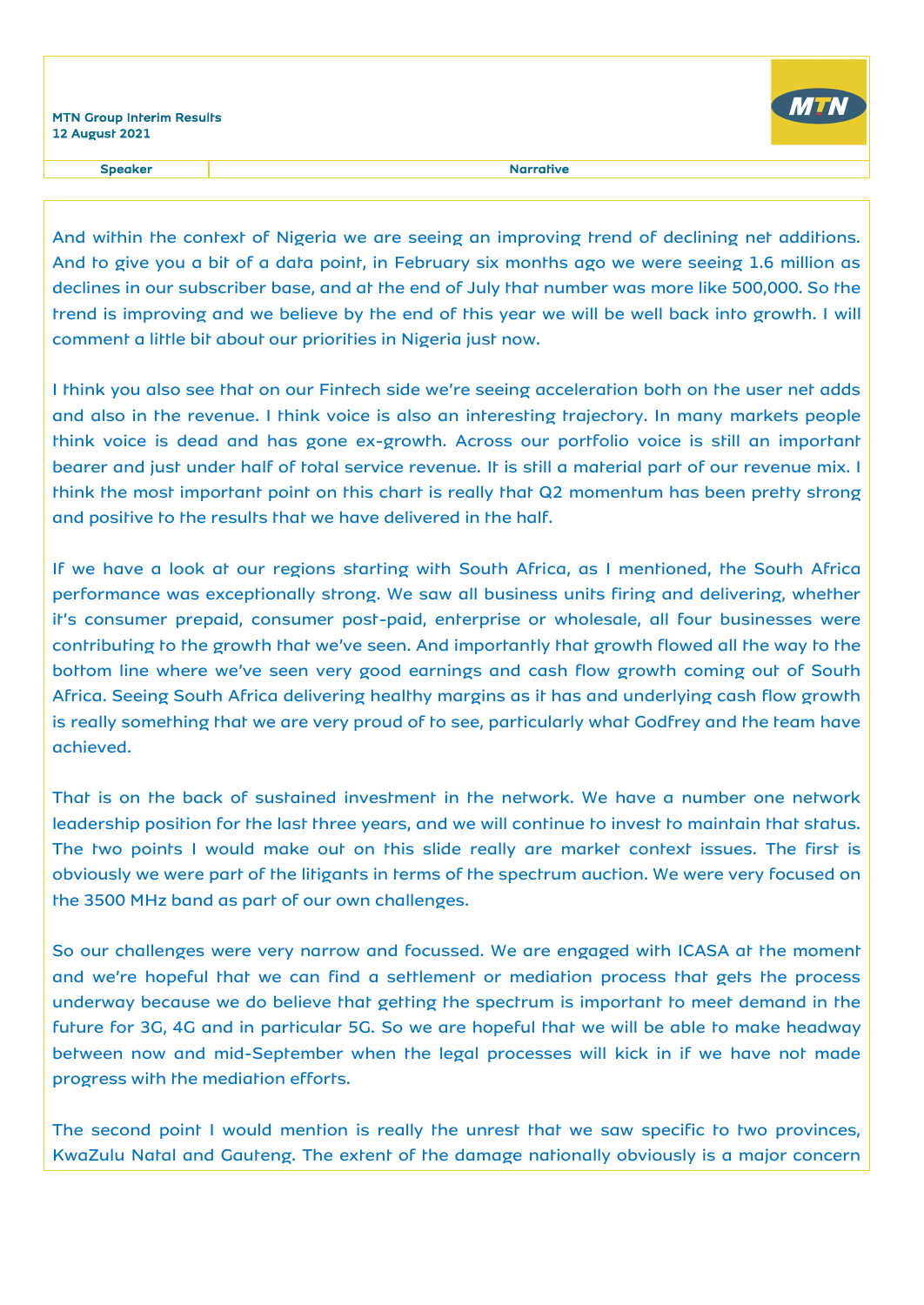

where there was reported R50 billion worth of damage. When we bring the light towards the MTN operations, we did have some damage to 29 stores, about 104 sites, and the total damage we estimate at about R40 million. Obviously we're covered with insurance and that level of damage that we saw was fairly limited and not impacting our operations materially.

Where we did see quite a lot of impact and which we are looking to help are the spaza owners and shops who distribute airtime for us. We are making an intervention to support them because those owners have very little financial capacity for insurance to rebuild their businesses. But for South Africa I think the key point here is very strong growth.

And also another point that I would make in terms of what South Africa has done is focussed on lowering the cost to communicate. We have seen a reduction of 45% in the 1 GB 30 month validity bundle, which is the area that we've targeted for ensuring that everybody should be able to afford to consume at least 1 GB of data within 30 days, and the price point for that has come down 45% over the period. So South Africa's performance is very strong, and Tsholo will take us through the numbers just now.

In terms of Nigeria I also want to reflect on the point that we've now celebrated last week 20 years in Nigeria. 20 years goes very quickly. And we just want to thank all the stakeholders that have supported us through this journey. Nigeria remains our largest market within the MTN portfolio, so it remains central and core. I guess we've seen a sustained momentum particularly around data.

There has been a very strong flight to quality; I think something that we're seeing across our network during these times of high data usage. And that has come through in how we've seen the data traffic growth in Nigeria, over 80% traffic growth. And we have continued to expand our network, particularly 4G where we have over 65% population coverage and are maintaining the leadership position as the number one data network in Nigeria.

I would make a couple of comments on the market context. Obviously the FX environment has been challenging, but we've been able to get to date R6.3 billion of historical dividends out over a couple of months. So we have cleared the 2019 and 2020 dividends fully now. As I mentioned, Tsholo will give you a bit more context on that. The other stand-out feature for the period was obviously the SIM registration process.

We are very heartened by the fact that registrations started again in earnest in April, and as I mentioned, we are seeing the benefits of having 40,000 registration machines coming through. As I said, before the end of the year we should see ourselves back in net addition territory in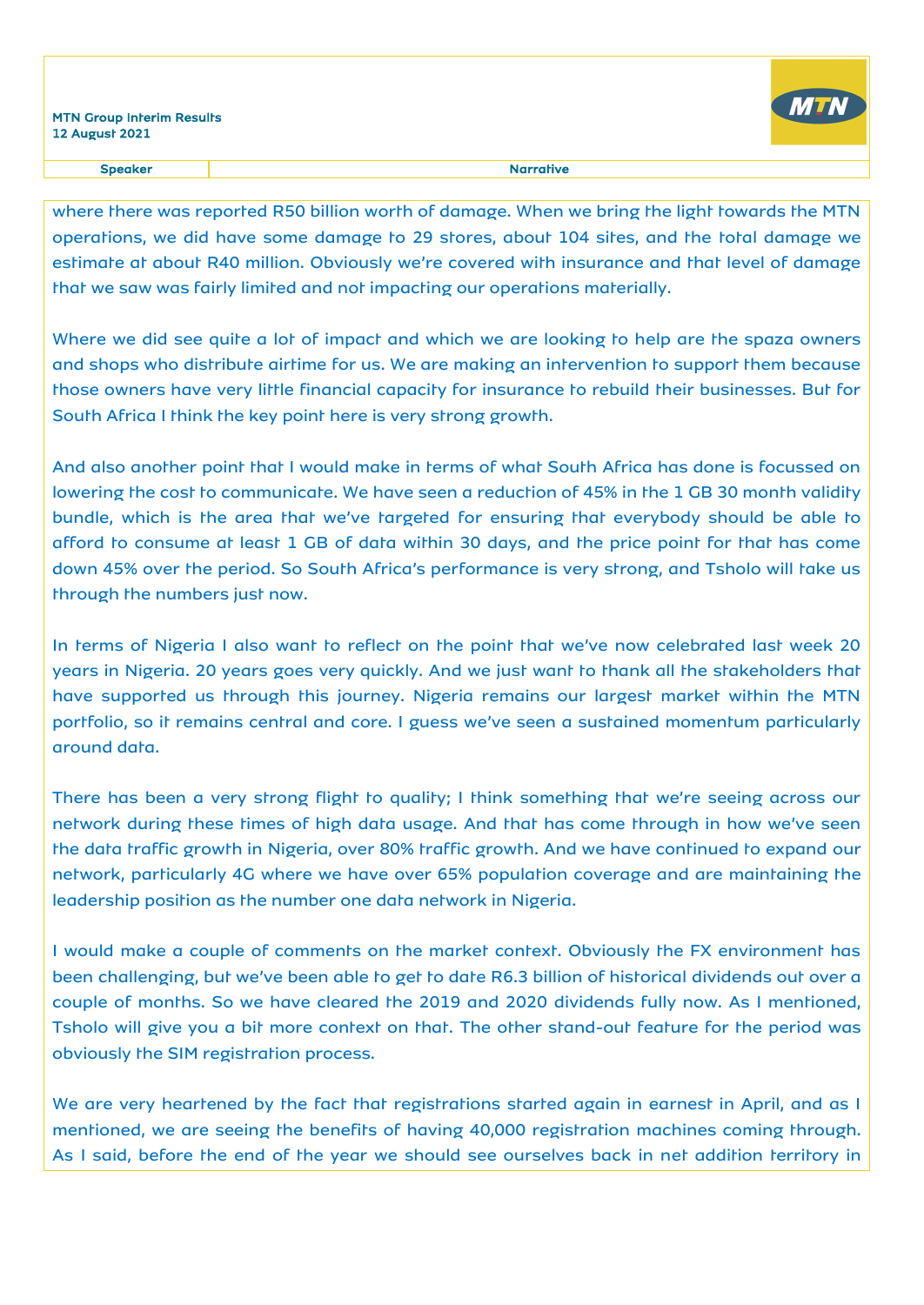#### Speaker and the state of the state of the state of the Speaker and the Speaker and the Speaker and the Speaker

Nigeria. That is something we have worked very closely with authorities there on, updating them frequently on how we're making progress. And they have been willing to adjust those deadline dates. So Nigeria had very solid results, and Karl, Modupe and team would have taken you through the results last week. Tsholo will cover the financial results in a bit more detail.

If we go to the regions, again very strong performance at the top line from all regions. In this period all regions have been contributing very strongly to the top line, SEA just over 30% service revenue growth, WECA at 17.4%. We always remind investors that WECA ex-Ghana is largely a francophone almost Euro denominated market where inflation is very low, so 17% is very strong. Stand-out results coming through from Cameroon and Cote d'Ivoire, so that WECA turnaround we spoke about a couple of years back is now very well sustained and we're seeing the benefits of all the investments that we've made in those markets.

To Karl, to Djibril and to Steven and to Ebenezer, the VP, thanks very much for all your efforts there. And to Yolanda, our female Vice President, for really pushing the team to drive service revenue growth which we've seen also coming through SEA. And Ismail has had a very challenging time as we will discussion the MENA exit, or the Middle East exit. But on the top line we've seen very strong service revenue growth coming. Sudan was obviously very strong. MTN IranCell is not consolidated into our service revenue, but there we saw very strong results being delivered in a very challenging macro.

One other point that I would point out to the investors is to look at the contribution of Fintech in some of our regions. Our most advanced regions on Fintech are south-east Africa and then the WECA portfolio. There you can see in those bottom bullet points that Fintech is already contributing 19% in SEA and just over 18% in WECA, giving you a sense of the potential when we have the Fintech business fully developed as we have in those markets. And hence our belief that the 20% growth in Fintech contribution to service revenue is going to be possible over the next couple of years to 2025.

Talking about Fintech, Tsholo will take us through a P&L view of Fintech, but just to talk about the growth vectors on Fintech. We have a couple of what Serigne calls our unicorn businesses, so the wallet payments and e-commerce, Banktech and Insurtech. And just to pick up on some of the key metrics that you see on this chart – and I'm sure you'll take your time to study these growth profiles – firstly we've seen MoMo users grow very strongly year on year by just under 28%. And we are now just shy of 49 million 30 day active mobile money users. If you had to gross it up to total wallets we're looking at close to 100 million in total wallets, but total active we're just under 49 million.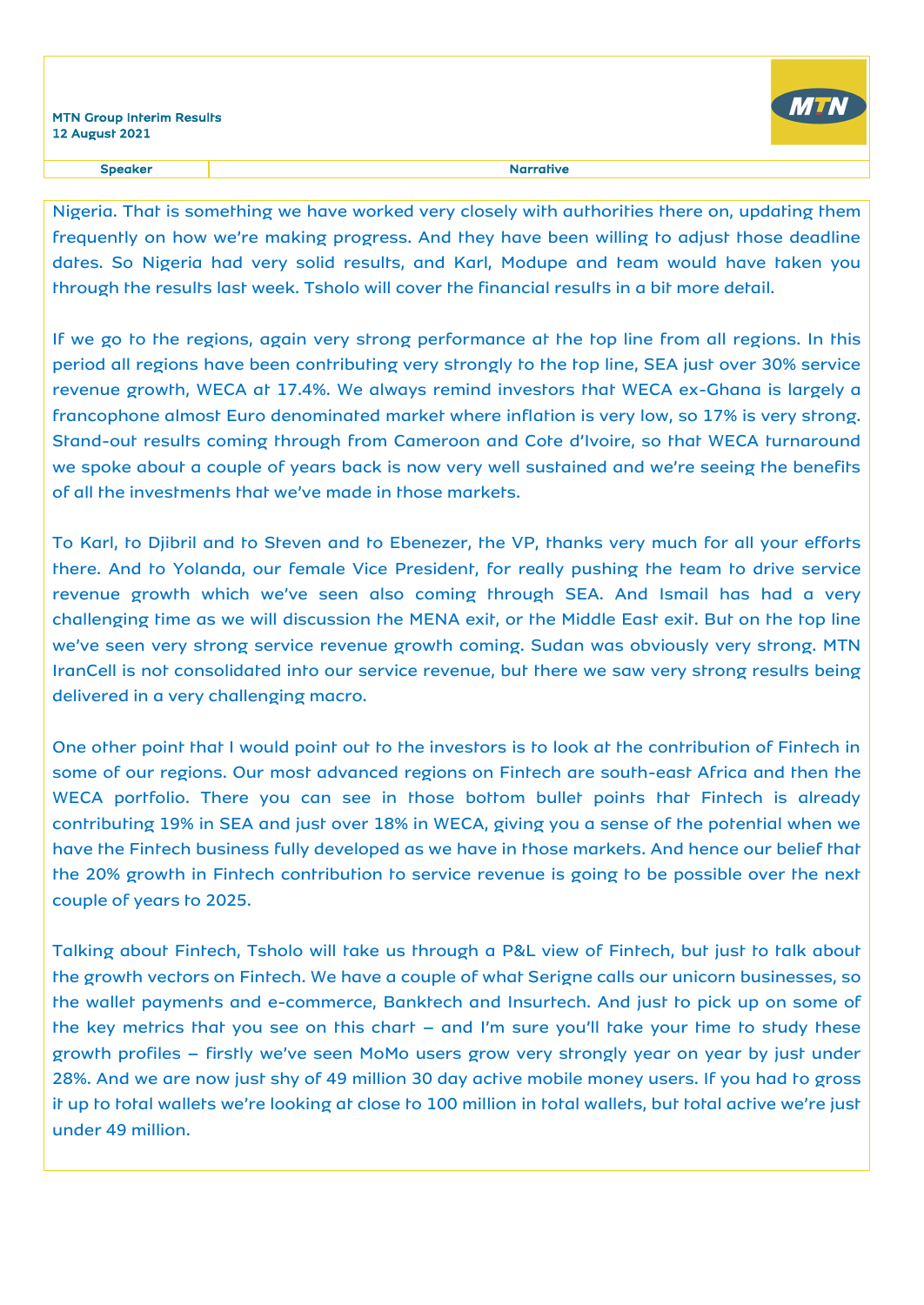

We've seen a very strong growth in the agent force as well as in airtime sales delivered through the wallet, so very strong usage within the wallet context. Payments and ecosystem is also very strong. I will point you out to the gross merchandise value that is in our ecosystem, \$12.4 billion growing at 350% plus year on year.

The other area I would point out is really around Insurtech where we've announced today that we have formed a long-term alliance with Sanlam. Sanlam have got a very strong African footprint. They are also as passionate about the African continent as we are, and we are going to join forces to really take quality insurance products across our subscriber base not only in the markets we operate in but also in the markets they operate in as well. So we're going to do a bit of insurance over the top working with Sanlam, and we have ambitions to get our active policy base over 30 million in the next five year period.

So the Fintech platform is accelerating. All the growth metrics are very strong. We're not going to have time to go through all of them now, but I'm sure you guys will have questions in due course. But our conviction that the Fintech business can become 20% service revenue contributing to the group in the next five years remains intact and we are encouraged by the performance of the first half.

Moving on to the asset realisation programme and the portfolio transformation, starting with progress to date. We did complete the sale of BICS earlier in the year and proceeds to the Group of R1.8 billion. That has obviously been supportive of the deleveraging that you saw earlier on. And we also completed the Rwanda listing by introduction and capital was raised through that localisation.

The other area where we were focussed on in the first half was really around Ethiopia. I think you will all remember now that we did put our bid in in April of \$600 million for the license that was available. As we explained in our Q1 update, our bid with partners – Silk Road Fund from China and [unclear] from the US – was framed from a strategic financial and risk perspective to come up with the \$600 million as our ticket price for a fresh license. We were unsuccessful, but at the same we felt comfortable that we had applied our capital allocation framework vey consistently and maintained the discipline.

We have over the last couple of months applied our minds to whether we would pursue the further opportunities for liberalisation in Ethiopia. The management team and the board explored all the issues, strategic, financial, risk. We also had the view and the frame that in most markets that we operate in, the number three operator coming in often has difficulty to generate the right level of returns. Having considered all these factors we have taken a decision that we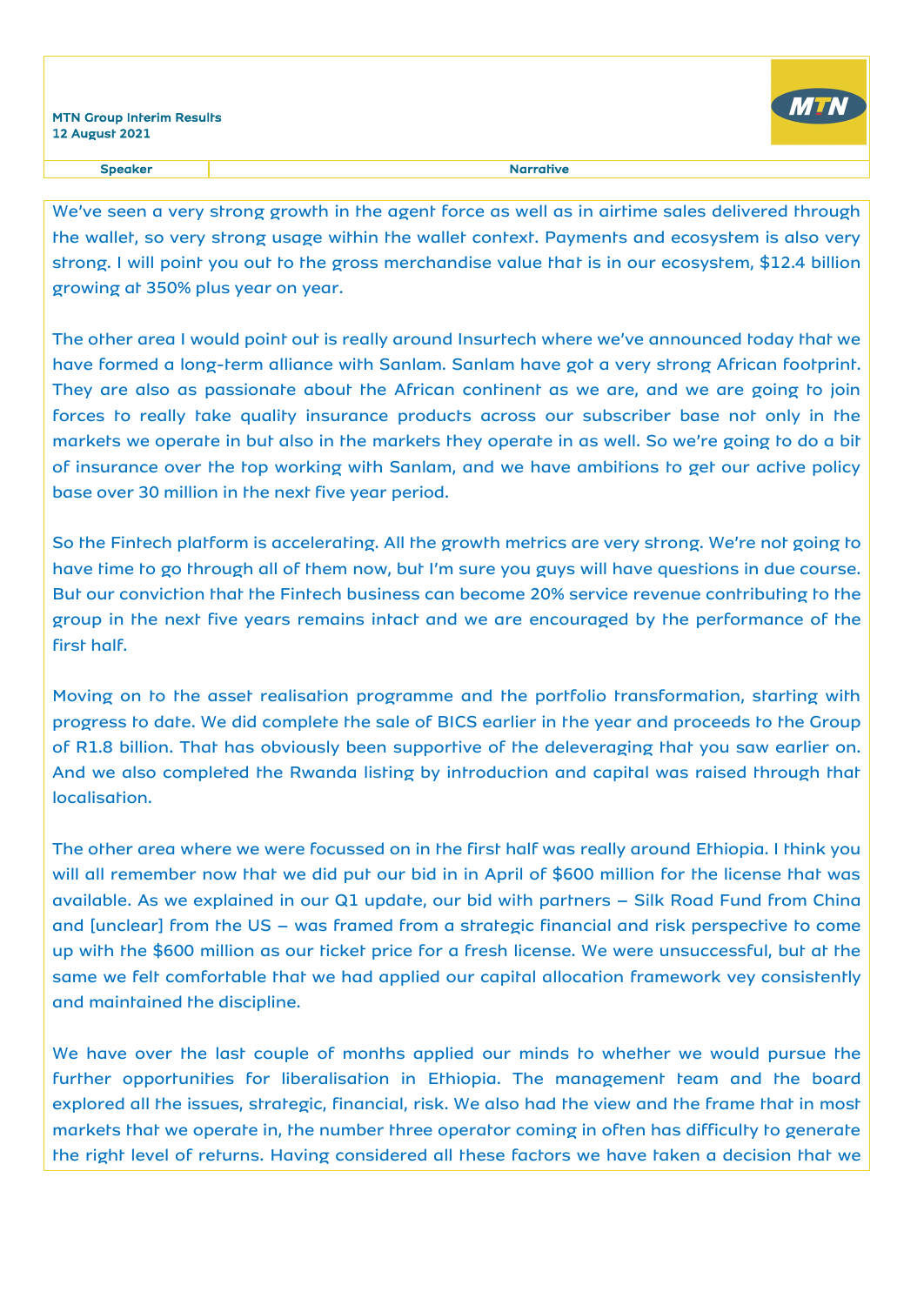

Speaker and the state of the state of the state of the state of the state of the state of the state of the state of the state of the state of the state of the state of the state of the state of the state of the state of th

will not proceed in the two processes underway.

We want to take the opportunity to thank the Ethiopian authorities. We have had many discussions with them over the last couple of months, in fact years to be honest. Minister Ahmed Shide I speak to pretty much on speed dial. I personally want to thank him for the time he gave as well as his broader team to listen to us during that initial round. We certainly wish them well as the process progresses.

As we look to the future for the ARP I think we are very focussed in particular around the TowerCo transactions. The one TowerCo transaction that we control the timeline on and the process is the SA towers. And we have been clear that we're looking to make a decision by the end of Q3 of this year, and we remain on track. We have received binding bids and we are applying our minds to these over the next couple of weeks. This is obviously a very complicated process, so it will take a bit of time, but we are remaining committed to the end of Q3 as our decision timeline. So we feel comfortable that that is progressing very well.

We have done a lot of work with the IHS team, and to Dam Darwish and the team I think it's been a constructive couple of months of working together. We've done all we can to try and figure out how an IPO can happen. The decision for an IPO is obviously in the hands of IHS, not in our hands. But all the preparatory work that would have been needed from our point of view has been done from our side.

We are very involved with localisations, and the Nigeria localisation which we have said we've done all the preparatory work. Obviously were waiting for market conditions to improve and then we would proceed with what we see as series one of a potential two to three series transaction to do a 14% sell down. Series one would be very focussed on retail investors. We would ideally want 3% to 3.5% of that 14% sold down. But obviously we will assess market conditions. And our shelf prospectus programme is live, and once market conditions become conducive we will proceed with that. The Ghana localisation is on track, and in Uganda we are doing a 20% sell down in Uganda as part of our license condition. We did renew our license last year, so we are well progressed and have done quite a lot of planning towards that.

In terms of the portfolio optimisation and focus on Pan-Africa we took a decision to abandon the Syrian operation effective today. I think we have communicated in our SENS release this morning the context and the reasons for the abandonment, having looked to getting out of Syria in an orderly fashion. And just to summarise the points that are in our SENS, we have felt that the authorities have not been fair on us in many respects including the legal guardianship of the business earlier in the year and the demand for undue back license payments from 2015. I think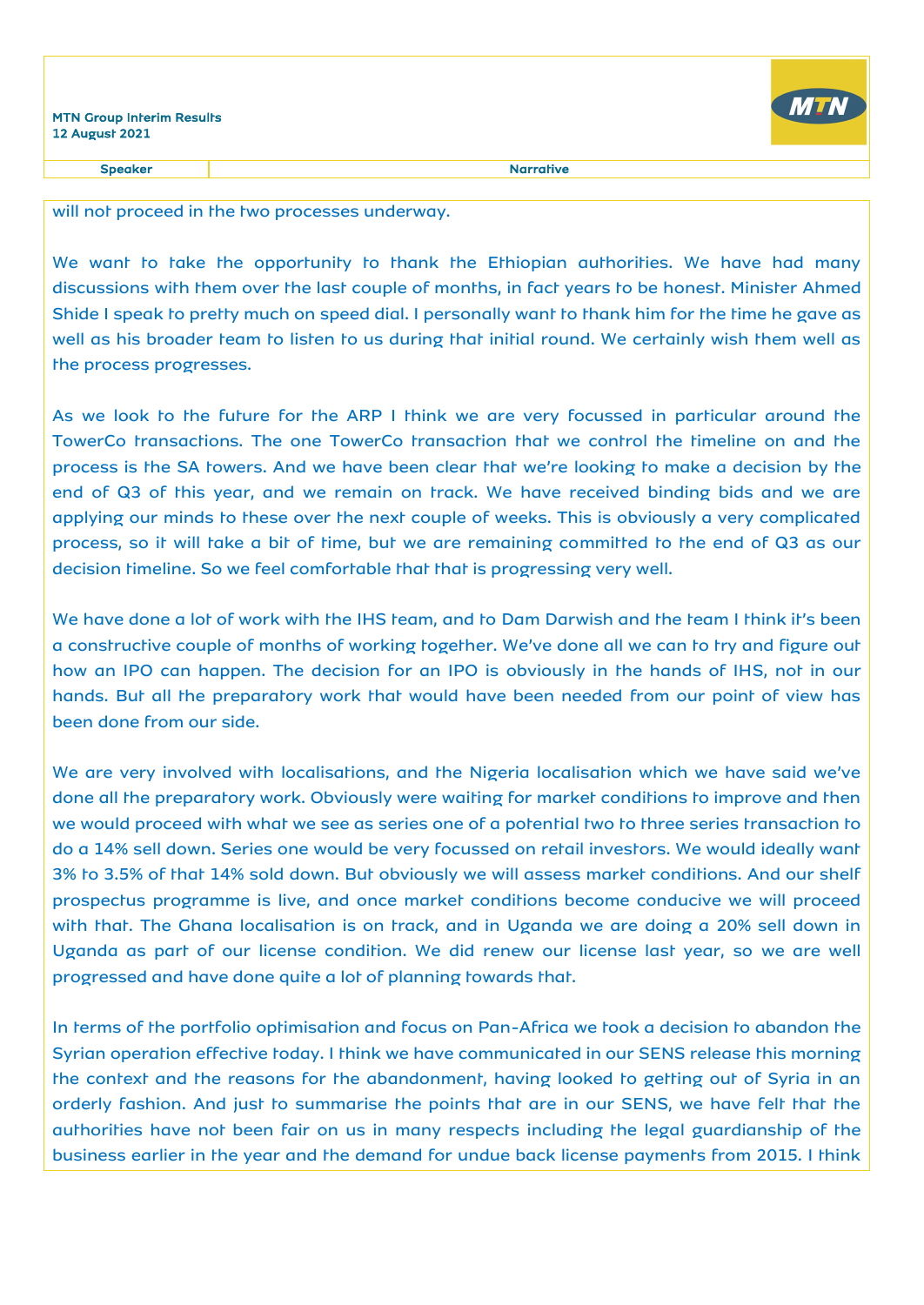

Speaker Narrative Narrative

that was the trigger point for us to say that it has become intolerable for us to operate in the market.

We are abandoning the operation and we will seek recourse if we have to in the international processes that are available to us. We do want to say to our customers, the 6.5 million subscribers that we served over the last couple of years, that we just want to thank you for the opportunity to serve you. We did our best since 2015, but the situation has become enormously difficult for us to continue, and hence the decision that we have made. We are evaluating options for exiting Yemen and Afghanistan, so that is work in progress and in due course we will update investors and broader stakeholders n where we are with that.

Before I hand over to Tsholo to take us through the numbers, maybe just a pause and reflection on the context of how we delivered these results, because there is a greater environment that we operate in. there is a social license to operate that I think all businesses understand fully well. We've done a lot of work in the last couple of months to really put ESG at the core.

We did speak to the market about our Project Zero initiative which is really about our commitment to reducing greenhouse gas emissions, Scope 1, 2 and 3. We've made commitments that off a 2019 base we should get to a 47% reduction by 2030. Our Group CTIO, Charles Molapisi, and team, supported by our sustainability team, are arranging us to be able to meet that target across all our markets. And we will have more to update the market with our full year results in that regard.

Sustainable societies, we do understand that we have a role to play to increase digital inclusion and financial inclusion as well as the important topic of diversity and inclusion. We are making a statement as MTN that we do need to break the pattern particularly around gender in our workforce. We have 38% of our staff as women. Why not 50%? We have resolved that we are putting a target across our business that we want to have 50% in the workforce. You would have seen some of the appointments we have made in recent times. These are very aligned to our diversity and inclusion profile. And these would be not just for our workforce but our boards as they evolve over time. So we are lending our hand to playing our part in the diversity and inclusion.

Obviously on governance there are a variety of areas to work in. our reputation, enhancing our engagement with digital human rights organisations. There is a lot that is going on around internet freedoms, and we are very engaged with the various civil society groups. And we are engaging them about some of the issues that we face in specific markets and the position that we have with regards to digital human rights. So a lot is going on around putting ESG at the core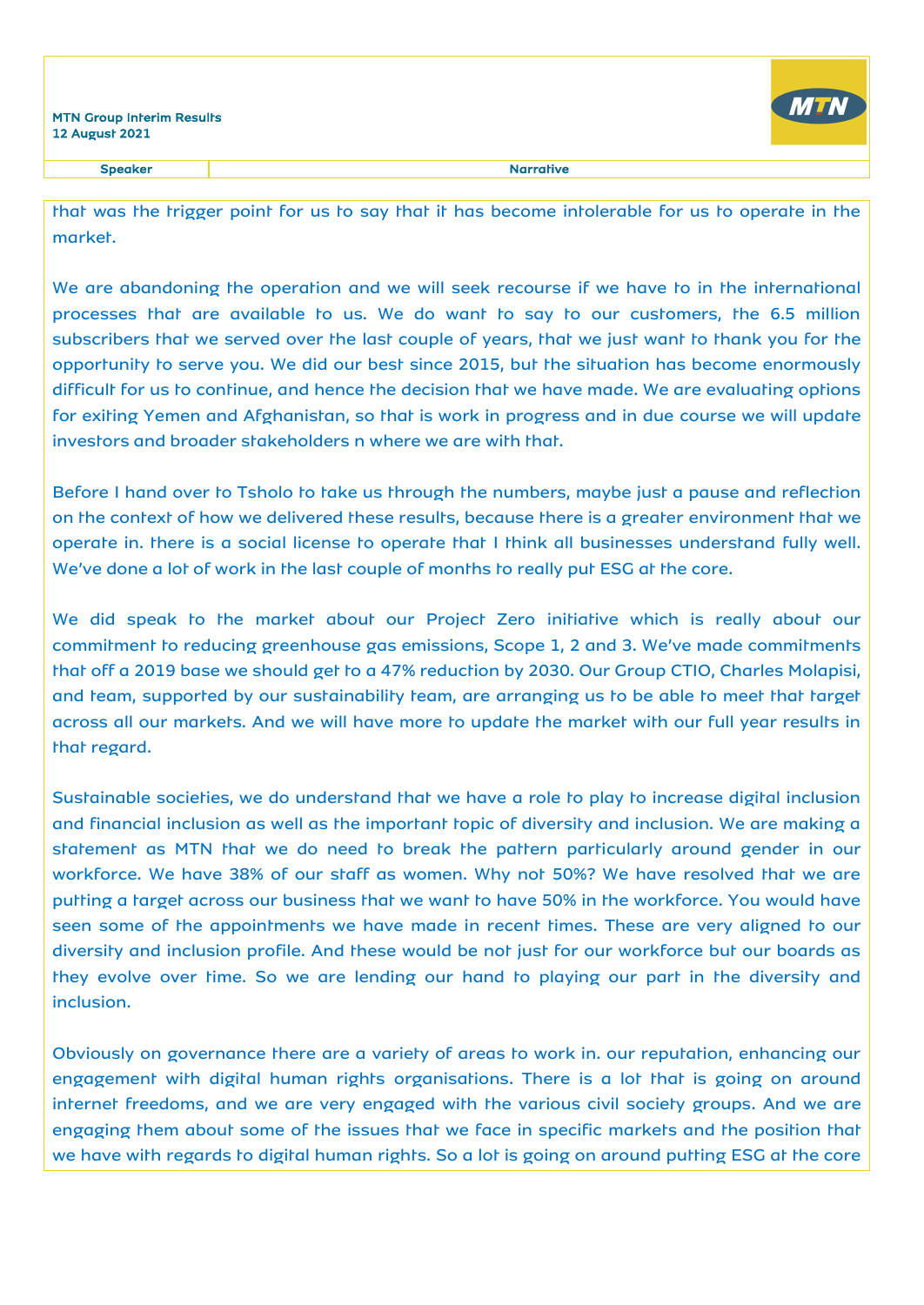

Speaker and the state of the state of the state of the state of the state of the state of the state of the state of the state of the state of the state of the state of the state of the state of the state of the state of th

### of the company.

But we also know that it's not just about operating and delivering results. We have an economic value added role to play across the markets. And in the right-hand side of the chart we're just trying to present how we as MTN are seeing our humble contribution to markets. And our framing is that we've added R50 billion in the period, most of it to network investments, building the digital infrastructure and the railroads that Africa needs to support its own growth.

We have obviously also contributed in salaries and wages and in paying taxes. Often multinationals are accused of not paying taxes. We are very proud that we pay the taxes that are due, and we paid cash taxes of R7.2 billion, 47% up n prior year. And I'm sure these taxes go a long way to support the fiscus that are in very challenged states. So I will pause there and come back a little bit later, but just hand you over to Tsholo to take you through the financial numbers. Thanks, and over to Tsholo.

### Tsholo Molefe

Thank you very much, Ralph. A very good afternoon to everyone joining us virtually on various media platforms. And especially hello to MTNers across our markets who have joined us for these results. Over the next 30 minutes I'm going to take you through the financial performance overview for the first half of the year covering firstly the material items that have impacted our results.

I will then cover salient items on the Group income statement. I will share a summary of the performance of our two largest markets, being SA and Nigeria. I will then take you through key line items in the Group income statement in a little bit more detail, and then end with our free cash flow performance, balance sheet movements as well as our returns profile.

So if we start the, with our key items that have impacted our results, I think starting with the currency movement, the stronger Rand on average exchange rate resulted in reported service revenue being impacted negatively by about 17.6% relative to the constant currency. The average Rand was stronger against the Nigeria Naira as well by about 22%. The closing rate against the US Dollar had an impact on the balance sheet items and also impacted our HoldCo leverage specifically positively.

We also had some forex losses close to R2.1 billion which were recorded due to currency devaluation in various markets against the stronger Rand. Included in those forex losses are also an amount relating to the upstreaming of Nigeria dividends of about R791 million, and I will take you through how we've been able to upstream the dividend from Nigeria in a minute.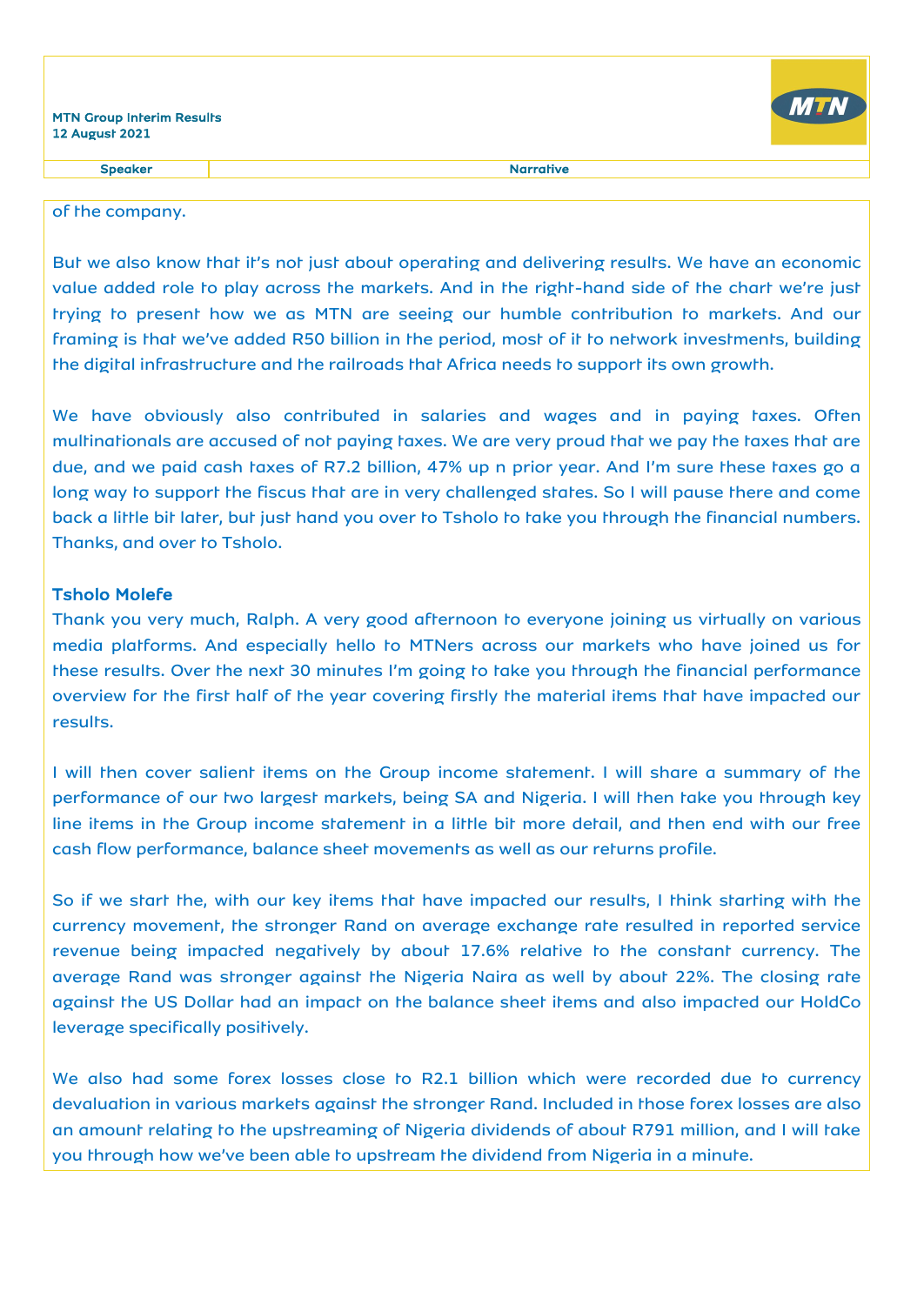

Speaker and the state of the state of the state of the Speaker and the Speaker and the Speaker and the Speaker

We also have some significant once-off transactions, non-operational items which had an impact on our reported results. Maybe just a few key of those. We realised a gain on disposal of our investment in BICS, realising a gain of about R1.2 billion with cash proceeds of about R1.8 billion. In February this year on the 25<sup>th</sup> February MTN Syria was also placed under judicial guardianship. As a result we lost control of MTN Syria and therefore had to deconsolidate the company. As a result of that we had to recognise some losses on our balance sheet, a total net loss of R4.7 billion.

Yemen's recoverable amounts are also now at nil book value after doing an impairment assessment. We are taking impairments of close to R1.2 billion. R550 million of that relates to goodwill impairment and the balance of R663 million relates to impairment on non-current assets. We also made some donations relating to COVID. Firstly we made donations relating to the AU vaccine rollout of about R370 million. And MTN Nigeria also made some additional donations to Coalition Against COVID of about R103 million. So a total of about R473 million had an impact on our bottom line as well. So these significant once-off items had an impact on our expenses, our EBITDA, our EBIT as well as the headline earnings per share as you will see later on.

Maybe just touching briefly on the material impact which relates to the upstreaming of the cash from Nigeria. As indicated during the period, we upstreamed about R4 billion from Nigeria for the period up to 30<sup>th</sup> June, and then a further R2.3 billion was upstreamed post the period. So this resulted in all the outstanding dividends relating to 2019 as well as 2020, both interim and final dividends, now being cleared.

I think it's important to highlight that how we went about that was that we did put an application to the central bank of Nigeria, so allocations were done by the CBN through commercial banks at an average rate of about ₦460. And this was really done using a combination of spot and forward market, but more weighted towards the forward market. And hence obviously a higher rate than the spot rate.

If you look at our HoldCo from that perspective, due to the upstreaming of the cash from Nigeria we've been able to improve our HoldCo leverage from about 2.2x in December when we reported the financial year-end 2020 to now about 1.4x. On a pro forma basis our HoldCo leverage would thus be about 1.2x when we take into account the total R3.6 billion that has been upstreamed.

Looking at the salient features on the Group income statement in detail, what you will see on the right-hand side table is the year on year movement of some of the line items from a reported as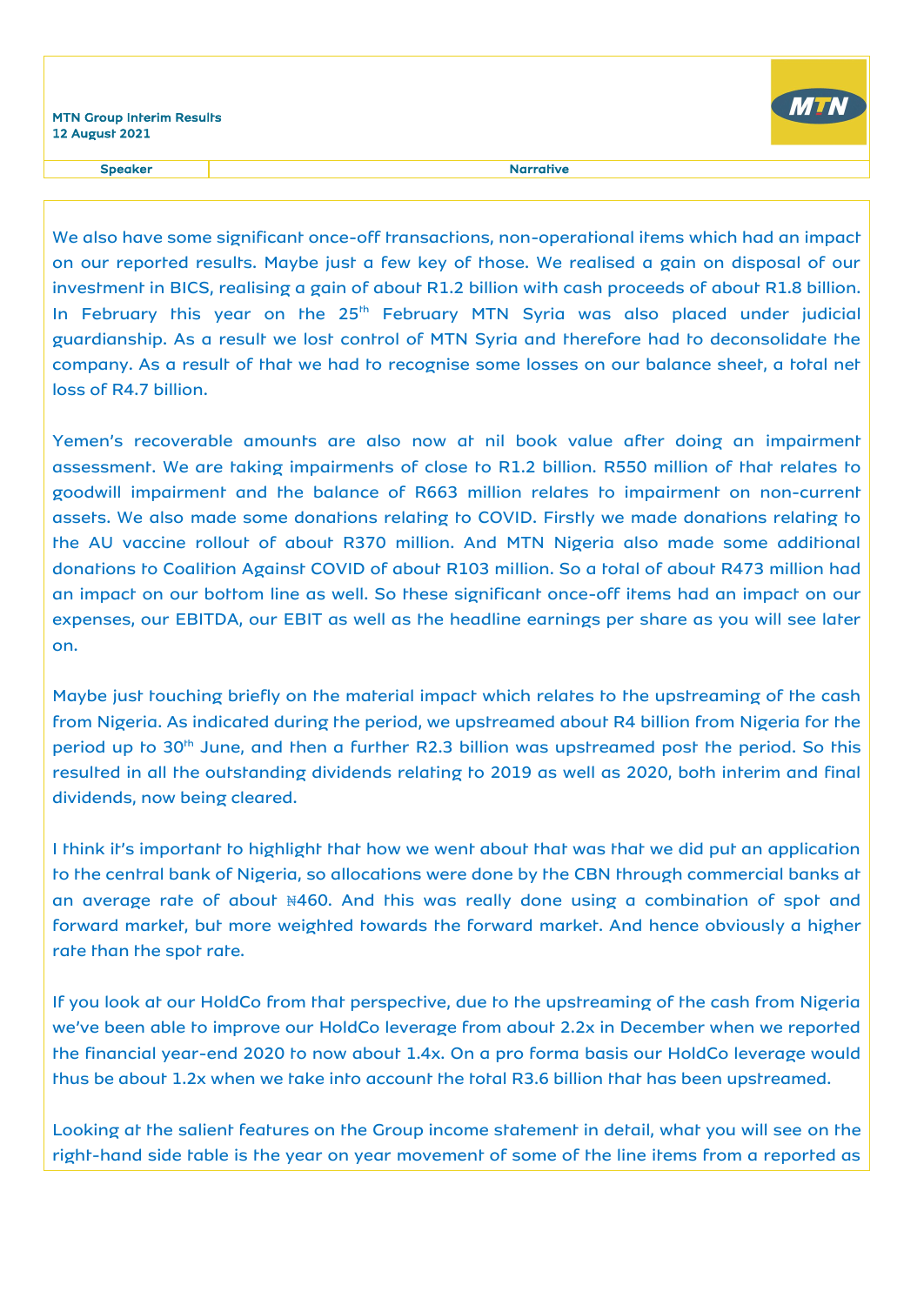

well as constant currency basis. We delivered solid underlying performance with service revenue growth of about 19.7% as indicated in constant currency during the period, really largely driven by double-digit growth in Nigeria and Ghana. South Africa showed very pleasing results of about 9.3% growth in service revenue when compared to last year where they saw a decline of 2.5% in the first half of the year.

If we exclude these once-off items you can see that on constant currency EBITDA grew by about 24.1% with reported EBITDA growing by 6.6%, really underpinned as I indicated by top line growth as well as our cost efficiency programme which is now yielding results. The 4% increase in depreciation, amortisation and goodwill impairment in constant currency was really largely driven by the increased capex additions that we made in prior periods, but also as I mentioned earlier the goodwill impairment relating to Yemen also had an impact on that line.

The share of results of associates from joint venture, a pleasing 55% increase to R926 million was largely due to the strong underlying performance that we saw in Iran specifically. Income taxes grew about 24% year on year, and this is largely due to higher withholding taxes as we upstreamed more cash from various markets as well as an increase in non-deductible expenses in other markets. The Group effective tax rate you will see was quite significant at about 59.2% when you compare last year which was at around 26%.

Bear in mind that last year was also impacted by some non-deductible gains when we disposed of some of our leases. However, our Group effective tax rate at 59% was largely impacted by those once-off adjustments relating to specifically the losses on deconsolidation of Syria mainly. However, on a normalised basis our Group effective tax rate was at about 38.9% which is really in the range that we've given of mid-30 to high-30%.

If we look at our adjusted headline earning per share it increased year on year by 31.5% in the region, and this was impacted positively by the adjustments that I spoke about earlier on amounting to 118 cents per share.

If I can now unpack our service revenue growth in a little bit more detail, voice, data and Fintech as you can see were the key drivers of growth during the period. Voice revenue grew by about 8.9% supported really by an increase in vice traffic of about 12.3% year on year. The performance was also supported by well-executed customer value management initiatives and segmented customer propositions. Data revenue as you can see grew by about 32% driven by a surge in data traffic of about 53% and really underpinned by active data subscriber growth of 3.1 million subs, now closing the year at 117.4 million subs.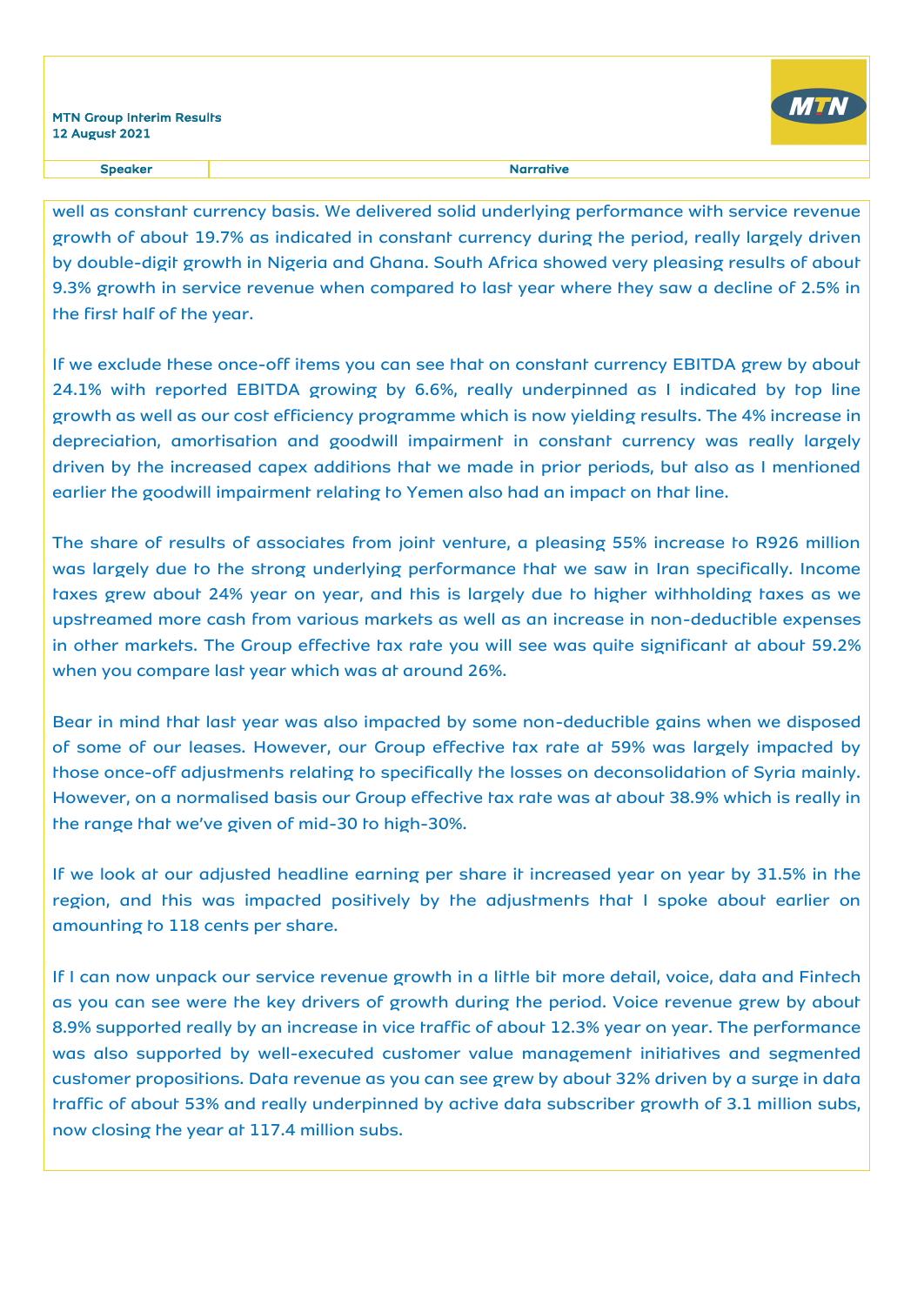

#### Speaker **Narrative** Narrative

Digital revenue increased by about 23.8% supported by an improved uptake of our digital offerings, while Fintech revenue grew by a stunning 39.7% driven by base growth in our MoMo business of 2.6 million users to now about 48.9 million. Wholesale revenue had a remarkable performance, growing by 60.6%, impacted positively by the national roaming agreement that MTN SA has with Cell C. And I'll touch on that later on. Other revenue includes the ICT revenue and enterprise connectivity as well as SMS revenue which grew about 13% year on year.

If we then move on to Fintech, if we just look at our Fintech business you can see that Fintech, which now contributes about 9% of total service revenue to the Group, rose by about 40% almost in the period as we really continued to scale up our mobile financial services. The bulk of the Fintech revenue came from withdrawal. As you can see on the pie chart there, withdrawal services at about 62% of the total Fintech revenue.

We saw EBITDA growth of about 38% in line with the solid service revenue growth, with EBITDA margins on a pro forma basis at about 46% while the gross margins are at around 50%. We expect EBITDA margins to rebase as growth picks up and we start allocating the full cost associated with running the business. but I think importantly the free cash flow, which was stronger at 37% growth, is the key metric to look at given the economics of this business which is really capital light. So EBITDA conversion to cash flow is really the key metric that one should be looking at from this business perspective.

If we can then now move to South Africa, this slide really illustrates the trends in service revenue, expenses, EBITDA as well as capex in the period under review. MTN SA, as I indicated earlier, delivered strong overall performance with service revenue growing 9.3%, and as indicated, really enabled through solid commercial and operational execution across all the business units.

If we now have a look at MTN's performance at a revenue bearer level, outgoing voice revenue was slightly down by 1.2% year on year. This was mainly driven by a reduction in the effective tariff which declined by about 2.6% while traffic was really up about 2%. Data revenue on the other hand grew by about 12.3% really supported by a 56% increase in data traffic and growth in active subscriber base of 11%, now totalling about 15.8 million.

The core digital revenue on the other hand grew by about 28.6%, benefitting as well from a number of growth initiatives, billing optimisation as well as new products that have been implemented. Fintech revenue, which comprises mainly airtime lending fees, grew by about 6.4% impacted by the base effects as well which we had as a result of the decline that we had in lending during the hard lockdown of 2020.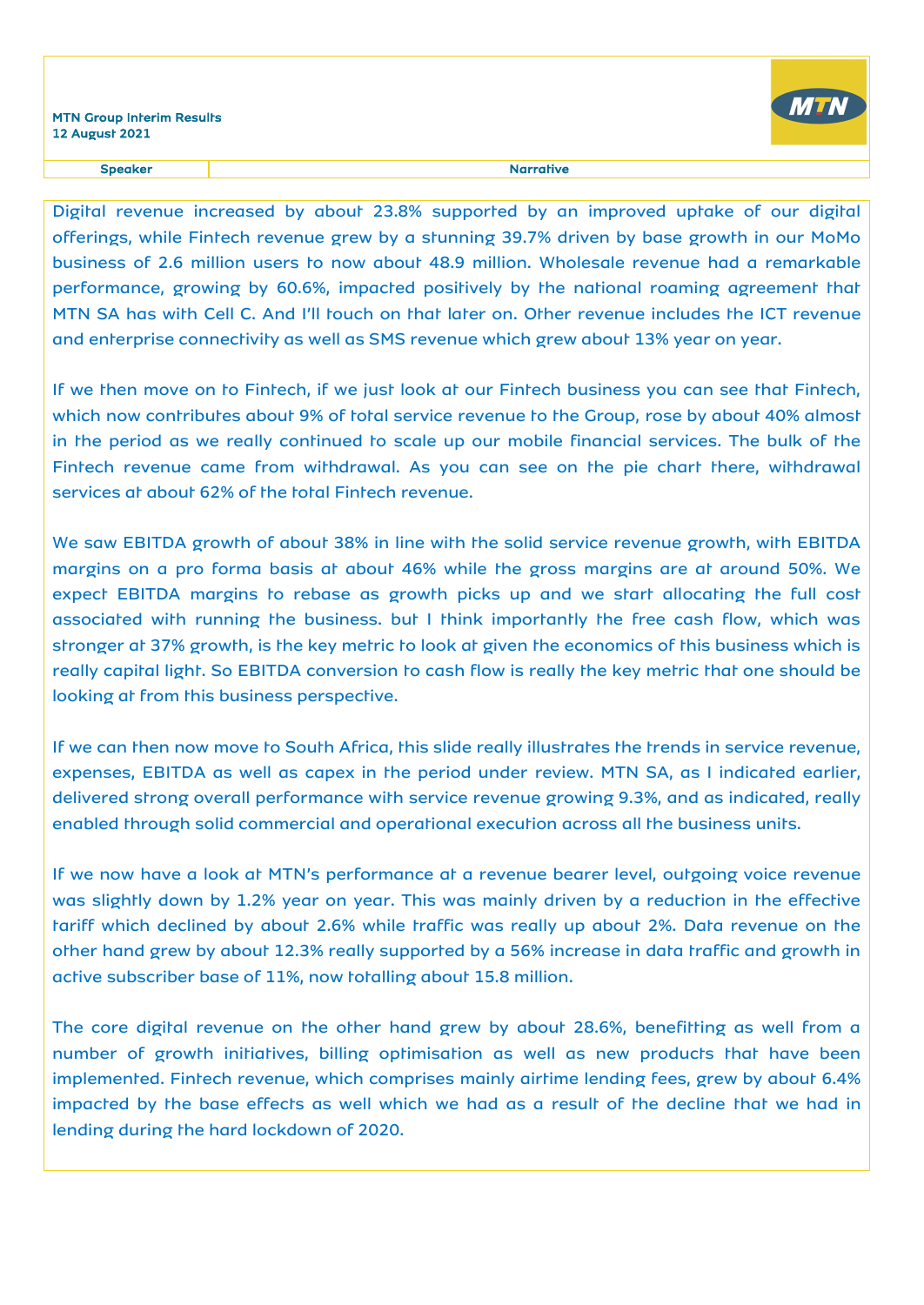

Wholesale revenue grew about 62.4% mainly driven by notable improvement in the payments received from Cell C. MTN SA recorded about R1.4 billion in roaming revenue relative to only R788 million that was received last year, so an increase of 74% year on year. We do continue to account for Cell C revenue on a cash basis and we still have unrecorded revenue of just over R280 million.

If we then move on to the expenses when we look at MTN SA specifically, cost of sales grew by 13.4% largely due to an increase in handsets and device costs off a lower base from last year due to the impact of COVID. The cost of sales was higher largely impacted by the 4G device distribution which has seen an increase in devices of about 41% year on year. Commission expenses also were up 8% due to increases in device distribution and activation for 2021.

So operating expenses actually grew almost in line with inflation at about 5.1% and the increase was mainly due to network operating costs predominantly coming from the rental, utilities and maintenance support services cost. We also had additional expenses for generator fuel as a result of the load shedding events we had in SA. Within opex as well we had higher share based payments within staff costs as a result of the share price re-rating, and this was offset by some reversal of bad debt provision from the previous year because South Africa actually made some over-provision accommodating the COVID impacts. So a very good performance overall from South Africa with EBITDA growing 16.4% to R9.8 billion with margin improvement to 41.4% which is 1.5% increase.

As I indicated, strong service revenue growth but also good expense management as well. From a total capital expenditure perspective they spent about R3.2 billion, which is slightly lower than last year where they spent R3.5 billion, but really continuing to invest in key growth areas across the country really focussing on 3G and 4G sites, but focussing on managing the capex intensity as well, which is now at 13.6%.

In this light on the following slide one can see that all of MTN's business units, as we indicated earlier, delivered healthy and sustained growth. Maybe just a few comments to make here. It is encouraging to see the consumer prepaid business up 4% in the first half. This was achieved through strong commercial execution as I indicated in customer value management initiatives, but also changes to commission structures.

The consumer post-paid business also delivered service revenue growth of about 7.3% in a very highly competitive market. The growth experienced in the half was supported by good subscriber growth which was driven by channel expansion, and specifically online channels, as well as wellmanaged churn, and also just looking at new deals that are data-rich as well as SIM only deals.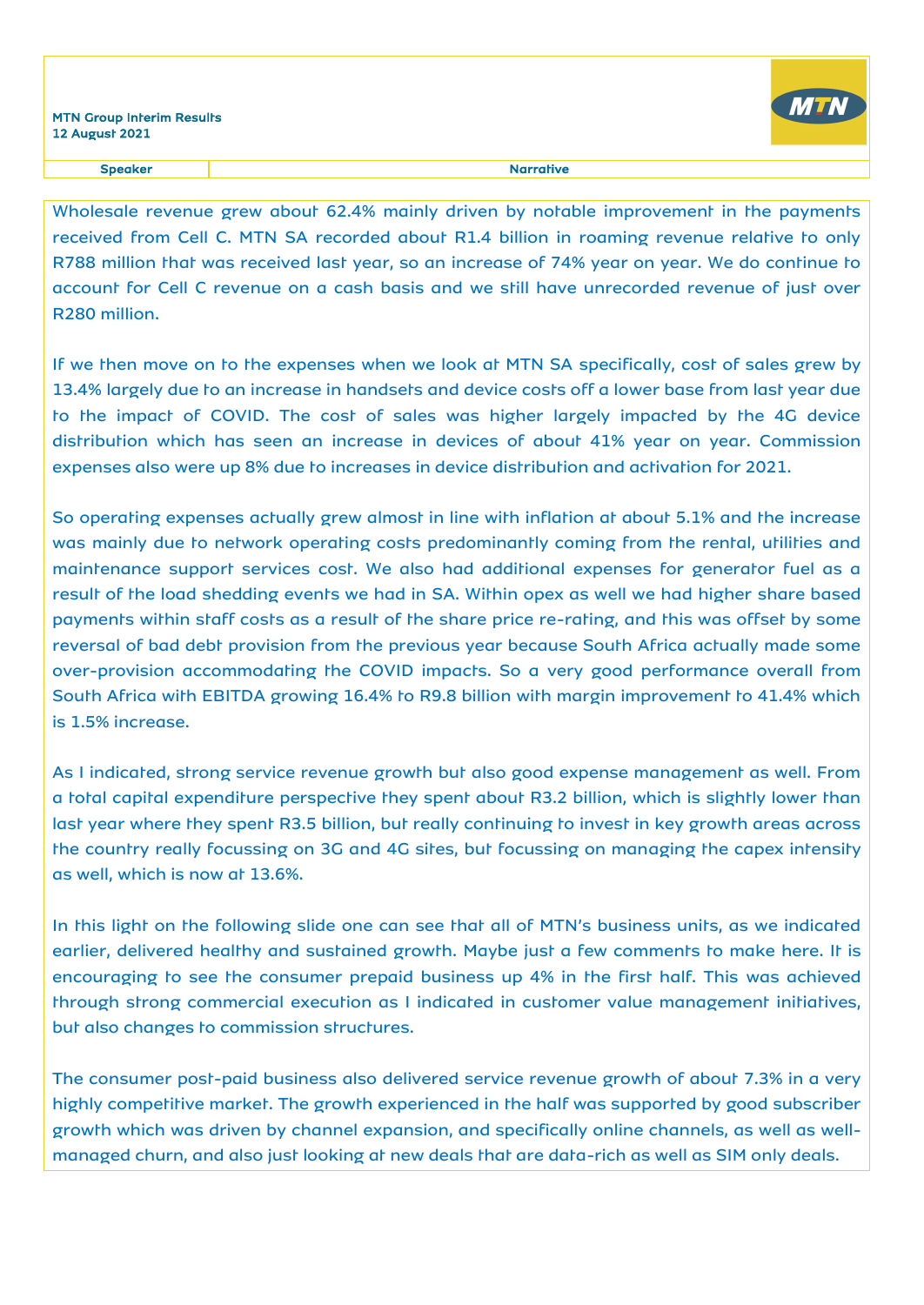

Speaker and the state of the state of the state of the Speaker and the Speaker and the Speaker and the Speaker

Enterprise on the other hand increased by about 17.5% which is remarkable performance showing a performance over the last seven quarters, so good growth over the last seven quarters. The business continues to drive growth in the enterprise business through ongoing short-term COVID-19 deals that are continuing, but also strengthening customer value propositions as well as recovery around the ICT business.

If we just move on to Nigeria, I will just touch on a few salient points here because most of you would have seen the results that were reported last week. MTN Nigeria delivered solid performance as well with double digit service revenue growth as we indicate of about 24% almost. And the main drivers of growth were in voice, data and fintech.

Voice was up 12.6% benefitting from almost 12% increase in traffic and customer value management initiatives as well. Solid data revenue growth of 48% was underpinned by increased usage from the existing base, really supported by an acceleration of 4G rollout, and also the enhanced network capacity following the acquisition and activation of additional 800 MHz spectrum.

Data traffic rose about 83% year on year whilst smartphone penetration was up 5.8% to 49.3%. Fintech revenue had good growth as well at 47.4% driven mainly by airtime lending and uptake on other core Fintech services. The progress on expanding the agent network in Nigeria is ongoing with the total number of registered agents now rising to just about 515,000 in the first half.

In terms of expenses these were up about 19.1%. Cost of sales growth was mainly driven by the commission and distribution costs in line with the growth that we are seeing on revenue. And these were up about 23.9% and regulatory fees up 25%. Opex increased by about 21.6% mainly impacted by the higher costs associated with the aggressive rollout of 4G sites as well as higher site lease rental cost given the Nigeria exchange rate depreciation against the US Dollar.

MTN Nigeria also continues with its good cost discipline, really making some progress around expense efficiencies. And this really assisted them also in terms of margin expansion with margins now at about 52.7%. Total expenditure was up from last year at R6.7 billion, and really due to the acceleration of 3G and 4G rollout in line with the growth that they are seeing, with an achievement of about 23.6% in terms of capex intensity.

Now if we look at the Group expenses which were really well managed in the period, in the first half cost of sales was up about 16.5%, and this was largely driven by an increase in commissions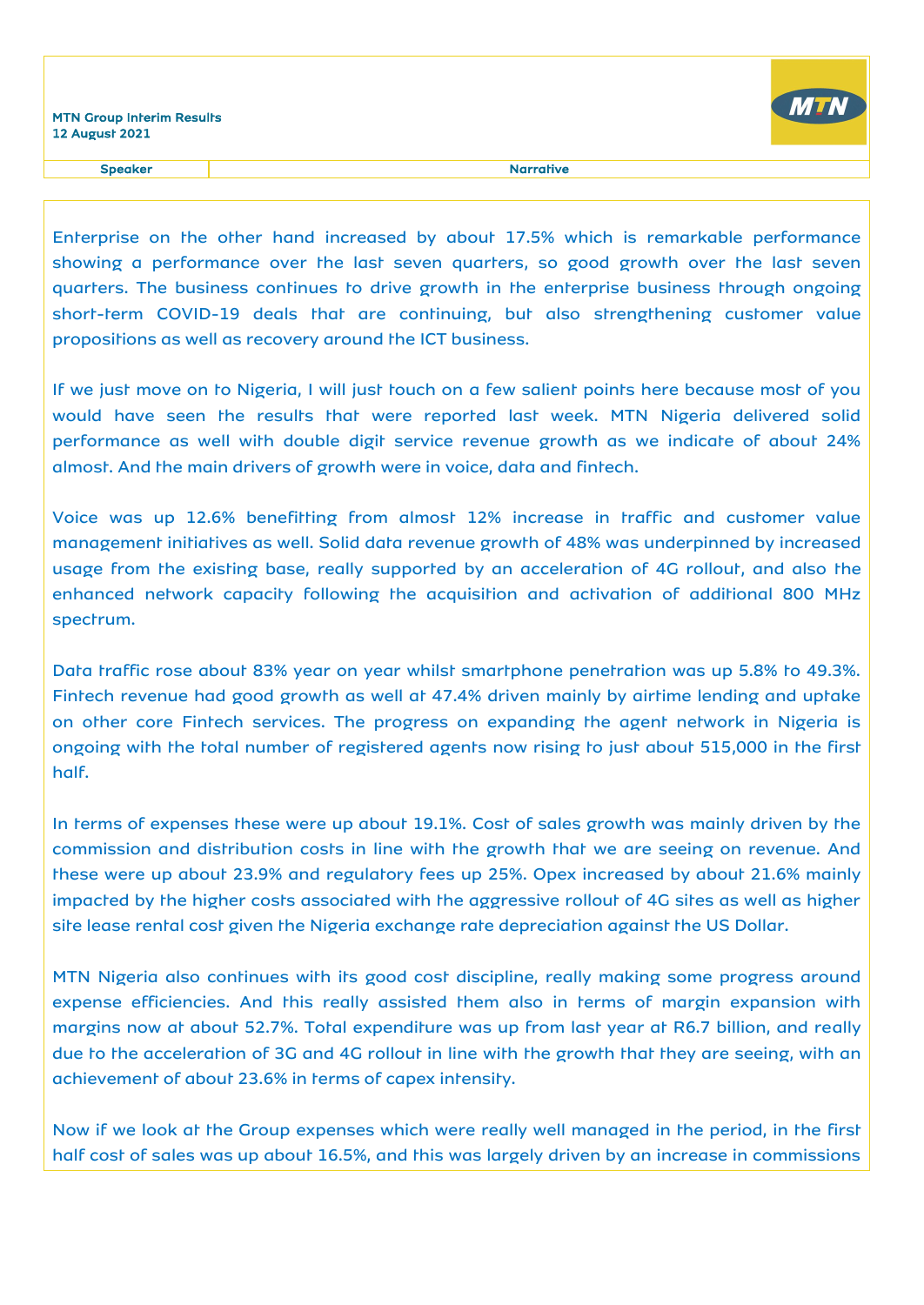

and distribution cost mainly in Ghana, SA and Nigeria as I indicated, but also the increase in handset cost in South Africa due to the base effects of last year due to the low base effects of last year due to COVID. The increase in commission and distribution was also mainly driven by the strong growth that we are seeing in our MoMo business and increased activations compared to the same period last year.

Looking at operating expenses one can see that the increase was about 16.9%, and this was mainly led by higher network expenses as we continue to roll out sites across our footprint as I indicated. But our expense efficiency programme continued to drive margin expansion. During the first half you will see that we realised savings of about R1.6 billion which has led to a reduction in operating expenditure on a reported basis of about 1.6% year on year. So the savings in opex were largely from general and admin expenses with significant savings coming particularly from Nigeria.

We continue to target savings in the mobile network and IT modernisation specifically including energy savings and digital tools as we anticipate that this will contribute significantly to the target that we have set ourselves of over R5 billion over the next three years.

If we move on to Group EBITDA, on this slide you can see the drivers of Group EBITDA in absolute terms as well as in terms of our Group margins. Overall Group EBITDA in core operations, as I indicated, was about 24.1% on constant currency. The growth was actually broad based and it was led by the performance of most of our markets, Nigeria, South Africa, the SEA as well as the WECA markets. So at an operational level the EBITDA margin expanded by about 1.6% with positive contribution from all these markets specifically. The Group reported an EBITDA margin decline of 40% when we look at it from a reported basis, really impacted by the losses from the de-recognition of MTN Syria as well as losses relating to impairments from Yemen.

If we just look at the finance charges, these were really negatively impacted by forex losses for the period. However, the net interest paid declined by about 31% largely due to the lower interest rate environment as well as settlement of borrowings in Nigeria as well as head office, bringing down the average cost of borrowing from 8.5% to 7% in the current year.

Forex losses, as I indicated, were recorded this year, driven mainly by the losses from the upstreaming of Nigeria but also the losses relating to South Sudan due to the higher rate on settlement of the foreign denominated balances. We've had very healthy balances relative to last year, as we can see on your right-hand side. At the end of June we had cash balances of about R22 billion at HoldCo level and about R45 billion at Group level.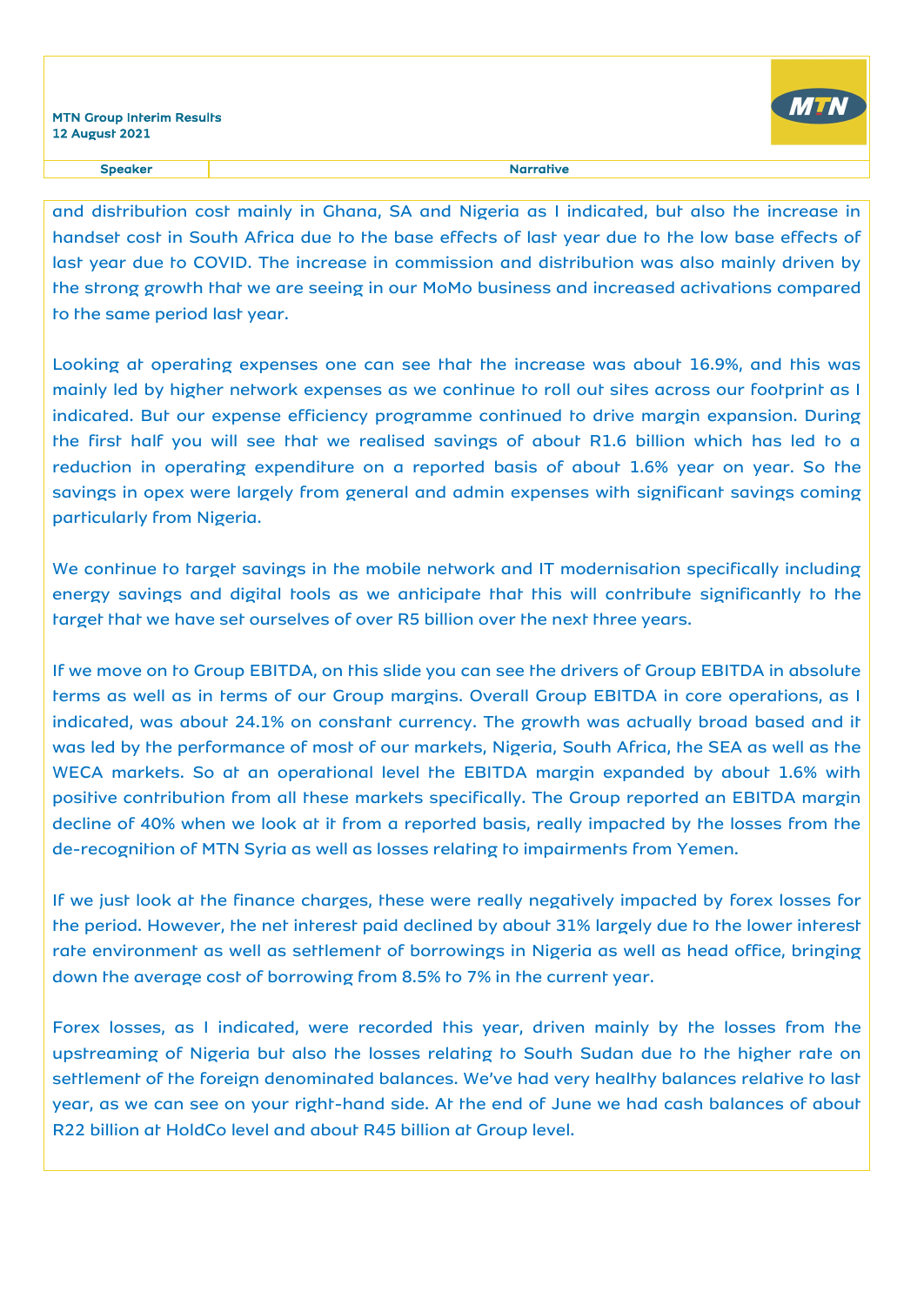

Just touching on the adjusted headline earnings per share in a bit more detail, this table really provides a reconciliation of attributable earnings per share through to adjusted headline earnings per share, which gives more visibility around our operational performance. The difference between attributable earnings per share, which declined 78% year on year as you can see there, as well as basic earnings per share which declined about 10%, is really due to the significant once-off transactions I mentioned earlier.

As we can see 262 cents came from the de-recognition of Syria, so losses from Syria. And then the Yemen impairment as well had an impact, but reversal on the gain of our disposal of our investment in BICS as well as the gain on the acquisition of a subsidiary relating to IO. So these resulted in basic headline earnings per share of 387 cents. A further adjustment of reported headline earnings were forex losses as well as the COVID donations, really resulting in adjusted headline earnings per share of about 505 cents, giving an increase year on year of 31.5%.

Moving on to capex, this slide shows further improvements in our capex intensity relative to prior periods, now at about 13.3%. We capitalised about R11.6 billion in the period excluding the rightof-use assets. We accelerated the rollout of 3G and 4G sites in support of the growth that we are seeing across most markets, mainly Nigeria, Ghana as well as Uganda. We rolled out a total of just over 1,800 3G sites as well as just over 7,000 sites over the period.

If you look at our network capex in total from the RAN transmission core network as well as site infrastructure, in total it makes up about 76%. And the balance comes from our IT modernisation which also includes the building of our platforms. MTN SA continues to expand its network rollout sites from a 5G perspective and well within their target for the year with about 324 sites already live in about four provinces.

When you move then to the cash flow you can see that we generated strong cash for the year and a significant improvement of about 51% in operating free cash flow largely due to strong cash generation improvement of 28% to about R42 billion year on year. As indicated earlier, this is really testimony to solid underlying operational performance across our markets. In the first half we had about R1.7 billion in working capital improvement, but this was largely due to the timing effects relating to payment of vendors and suppliers. Working capital does remain a key priority for us as we continue our efforts to preserve cash during these challenging trading conditions.

Some of the key cash outflows as you can see included the taxes we paid of about R7.2 billion, net interest paid on borrowings of about R4.5 billion, and capex including lease payments amounting to about R17.6 billion. The movement in financing activities of about R6.9 billion were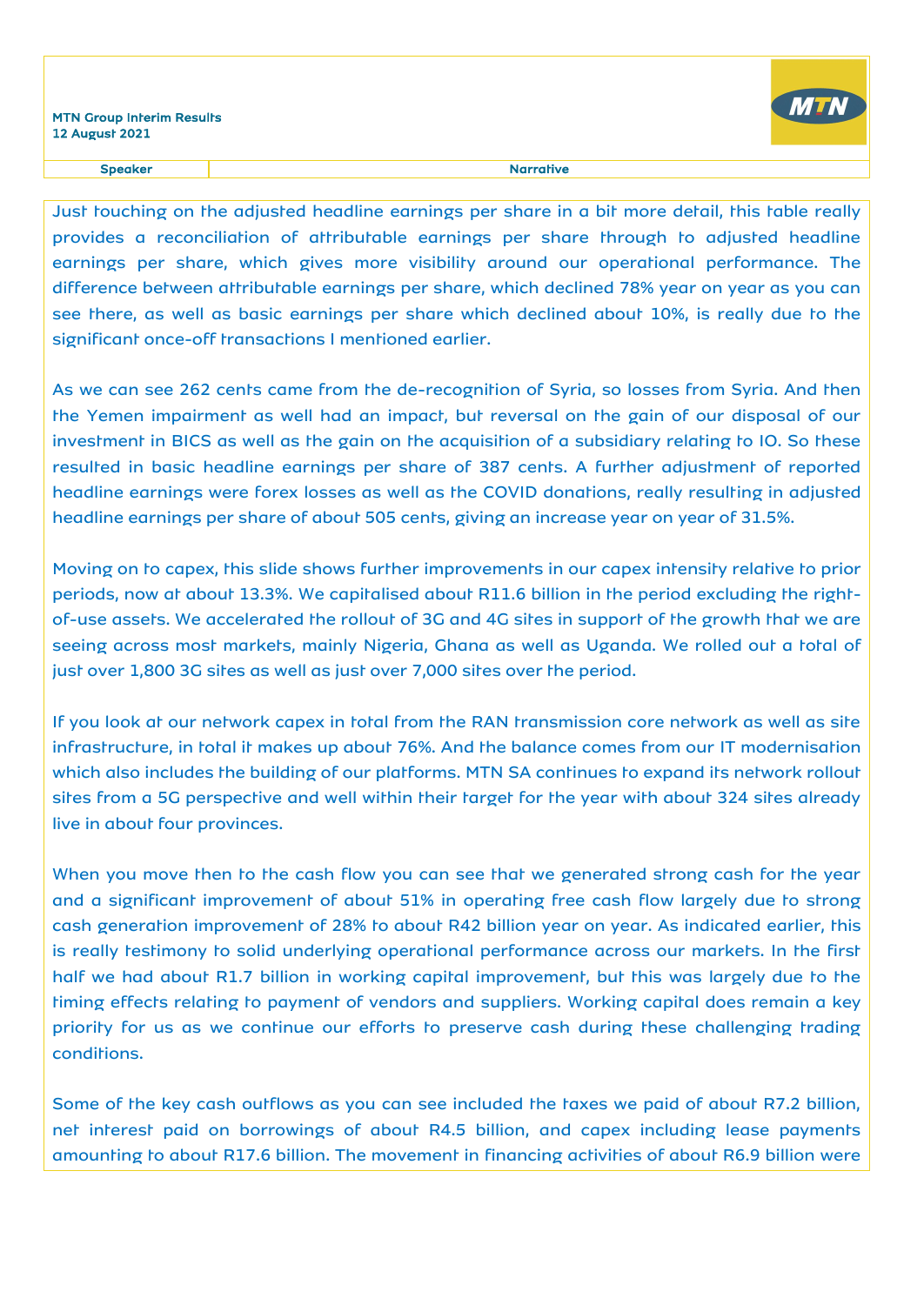

largely due to the repayment of borrowings of about R3.9 billion and settlement of lease obligations of about R3.1 billion.

During the year we settled a total of about R17 billion in debt, but this was also offset by new borrowings of about R13 billion. Other investments of about R4.5 billion were mainly driven by the proceeds from the sale of BICS at about R1.8 billion, but also in addition to that the realisation of fixed deposits in Mauritius of about R2.7 billion.

Just touching on the HoldCo leverage and liquidity management, one can see the net debt profile. There are just a couple of highlights here. On the left-hand side of the chart you will see the trend view in terms of the Group as well as HoldCo leverage. At 0.6x the Group leverage really improved from prior periods and really benchmarks well against emerging market peers. The HoldCo leverage, as we indicated, had a good improvement largely due to the upstreaming of cash from Nigeria but also the stronger Rand.

So our medium-term focus here is to reduce our exposure to US Dollar debt and improving the funding mix at HoldCo level. So we managed to raise additional debt in local markets through our DMTN programme, enabling us to settle about \$300 million of debt, \$150 million in term loans of which \$75 million of that was early settlement and the balance was the revolving credit facilities which are in Dollar terms. So it is really assisting us to actually reduce the Dollar based debt and make sure that we target our 60% Rand based loans.

As part of our capital management framework, therefore, we have very clear actions that we are executing to make sure that we reduce our HoldCo leverage further and ensure that the debt maturity profile that you see on the right-hand side is really appropriate and resilient to enable us to reduce the refinancing risk that may arise.

Just a couple of points on the balance sheet movements, we saw a decline on the PPE of about R7.9 billon and this was largely due to the stronger Rand against most currencies. If you look at the other non-current assets included in there is our investment in IHS which we have now fair valued at about R30.5 billion from R27.7 billion. And this was largely due to the change in liquidity discount from 30% to now 20%.

MoMo deposits and payables are really due to increased cash deposits now amounting to R29 billion. And then the increase in other current assets is really due to just prepayments in line with the contractual arrangements we have for our tower leases. And then the last one here is really interest-bearing liabilities that have declined for the reasons I've given earlier. So good balance sheet management as well.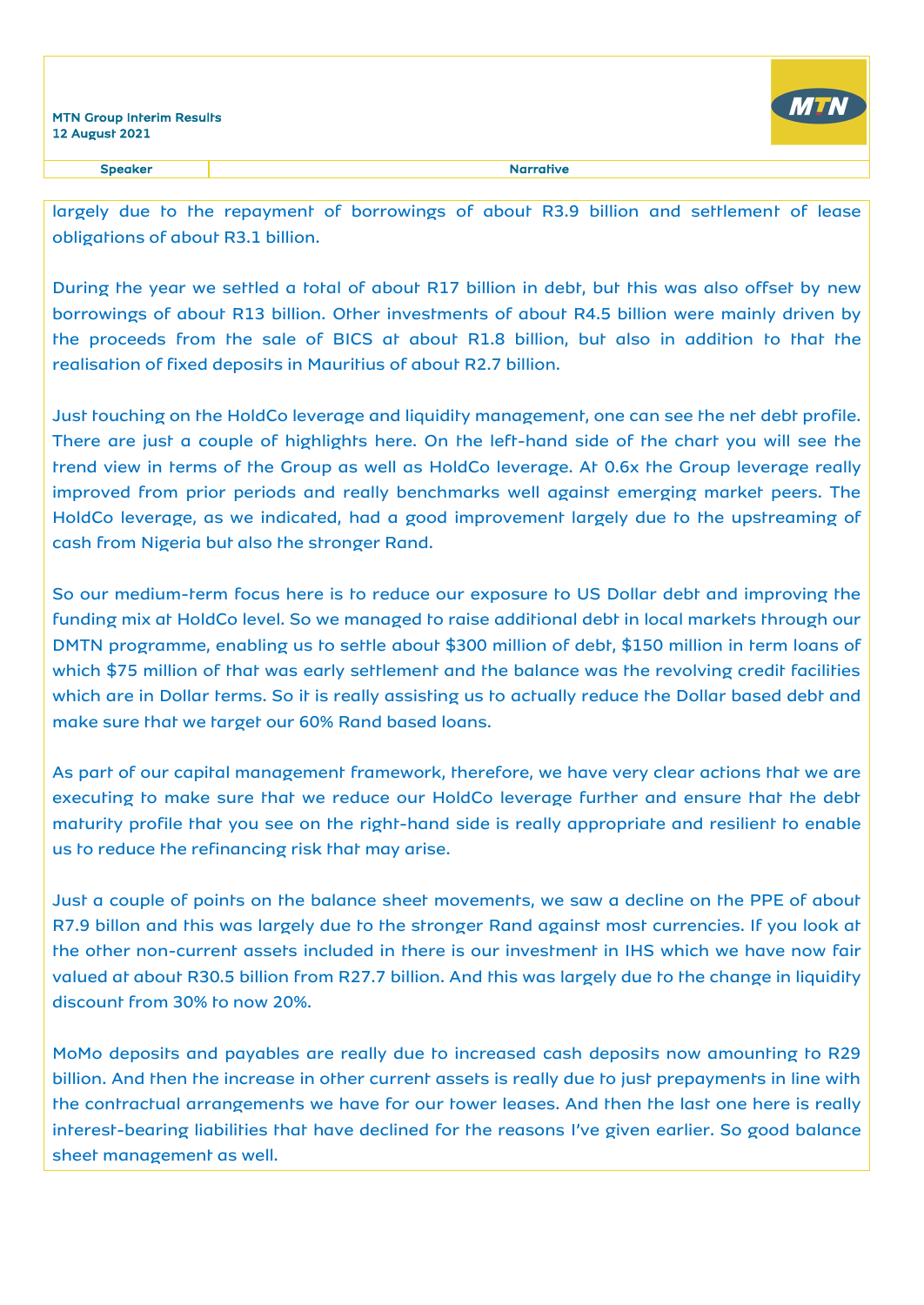

Speaker and the state of the state of the state of the Speaker and the Speaker and the Speaker and the Speaker

Just in conclusion, if we look at the ROE we see an increase from 17% in December to now about 18.3%, about a 4% increase from the same period last year. And this was driven by operational earnings growth from the consolidated subsidiaries with the most significant contributions as we indicated being SA, Nigeria and the SEA as well as WECA regions.

As you look at the bridge view on the ROE development, the operational result was strong at about 19.7% in terms of the ROE for the period, but the non-operational impacts resulted in a reduction of 1.4%. And those relate to movement relating to the non-controlling interest. So in the period there was not really any material impact coming through relating to the asset realisation programme which we expect to see in the near to medium term. I will now hand over to Ralph to take us through the conclusion. Thank you.

### Ralph Mupita

Thanks very much, Tsholo, for taking us through a comprehensive review of the financial performance of the business. I trust that investors and broader stakeholders have a better insight into the financial shape of the business and the prospects that we're so excited about. Just before we get to Q&A, maybe just a couple of points I would like to raise. We did communicate with our full year results the priority areas that we would focus on in this year towards delivering on our Ambition 2025 strategy. And we're keeping a rag status on how we're performing in that regard.

We called out an acceleration for the South Africa and Nigeria businesses, and I think you will agree that both at the top line level service revenue and the margin evolution that these businesses are in very strong shape. South Africa we wanted to see the margin move in the 39% to 42% range. The business is in that range. Nigeria we said that we wanted to see 53% to 55%, so we are just into that range. I know Karl is very focussed on the expense efficiencies. And you would have seen earlier with Tsholo's presentation that the Nigerian business is executing on the expense efficiency programme within the context of Nigeria.

The other area we focussed on was really around positioning our infrastructure assets and our Fintechs for accelerated growth and value unlock. Certainly you are seeing the Fintech business is accelerating. We are making very good progress in terms of preparing for the Group Fintech structural separation that we've earmarked that will be completed by the end of Q1 2022. So all our work is in progress, as is the work really around the fibre business that we spoke about at capital markets day and previously.

Progressing with ARP and cash upstreaming, I think we've made most progress obviously with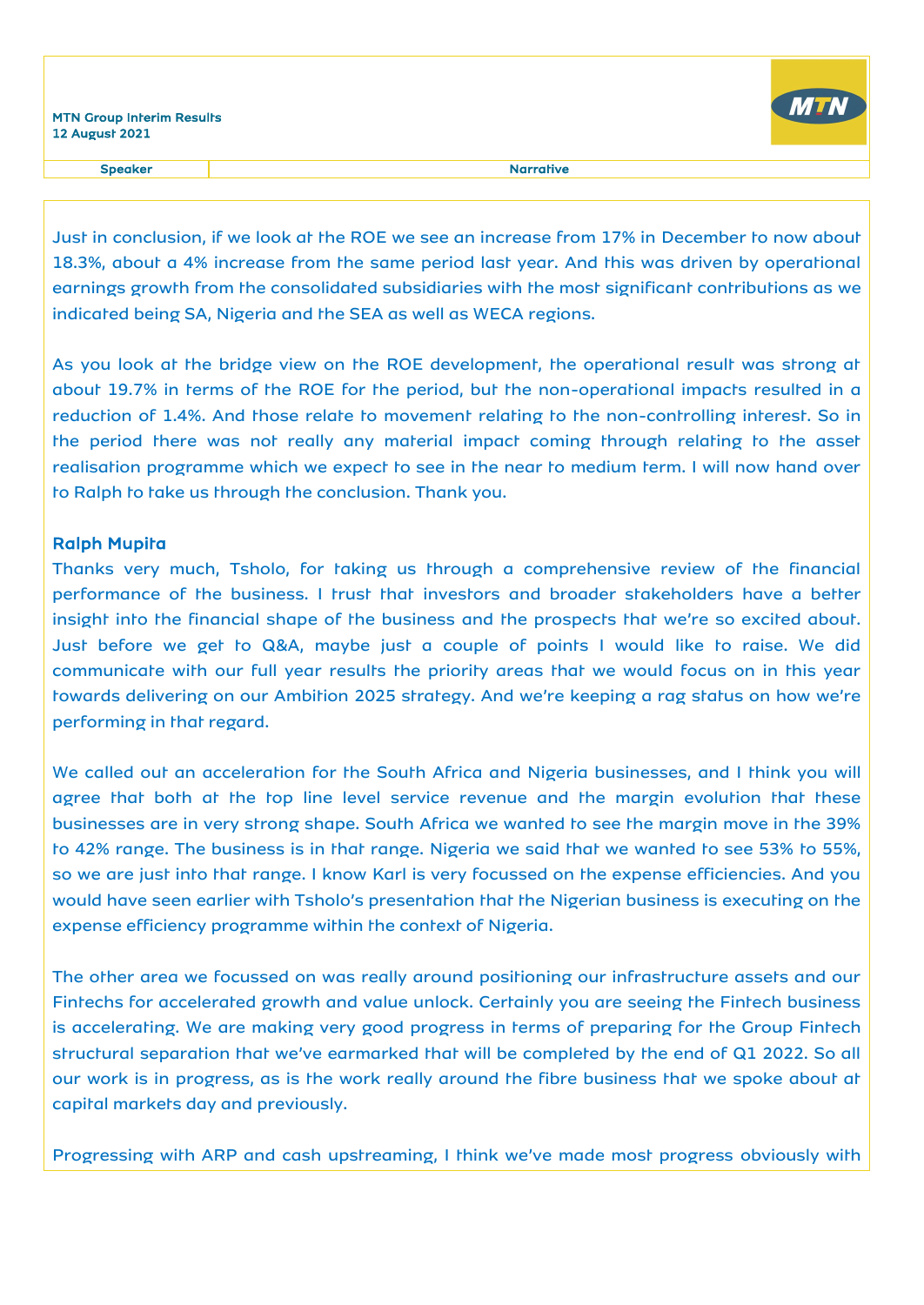

cash upstreaming. The ARP had lots of work done, and now in the second half hopefully we can see execution there certainly on the SA towers side. That is a process that is more in our control. As I mentioned we are looking at the end of Q3 to make a decision. And as I mentioned on IHS, that is not a process we control, but a lot of work has been done with them. And I guess if you look at capital markets and the desire for infrastructure assets, the time has not been more compelling than the present. But that's a decision that they will drive themselves.

Also on the portfolio transformation we are exiting Syria. We were hoping for an orderly exit. We have ended up with an abandonment. But we want to simplify the portfolio as part of the process of de-risking the business and improving the return profile going forward.

The position of maintaining second to none networks is probably a religion in MTN. we are very precious about the markets that are number one. We have 13 out of our 20 markets where we are number one network. We want to get more of those markets in. So I guess we maintain the green status. We do want to see a few more markets getting to the number one network position, because that's what gives us the credibility to be able to deliver the connectivity and the services that sit on top of the connectivity. And again we've called out a slight increase on the capex guidance. In Q1 we spoke about R29 billion. We are adding R1 billion to South Africa to accelerate investment particularly around capacity so that we start 2022 with a very good network position and headroom to take on what is accelerating data demand.

We are making some progress in these complex litigations. The Afghanistan matter is well ventilated, so I won't speak too much on that. Lele and the team are very focussed and working through the other matters that have increased the risk profile of the group. But we are determined as a management team and as a company to deal with those in the near term. And as I mentioned, all our ESG initiatives are gaining good traction across the markets. I think the business really has taken ESG at the core as part of the way we operate and the way we do things around here in MTN under Ambition 2025.

Looking ahead just a couple of factors, three macro and two very specific to MTN, as investors start to look out and try to have a lens through of how we're going to do in the second half. I guess the first and important point is that we're still in the COVID environment and there is talk of a potential fourth wave towards November or thereabouts. I guess that will have impacts.

We have the resilience as we have shown in the two previous waves we've had in the first half that we're able to come through on a strong footing. But obviously that has macroeconomic impacts around GDP growth and currencies, and obviously the Rand and the Naira particularly drive our reported results within the Group context.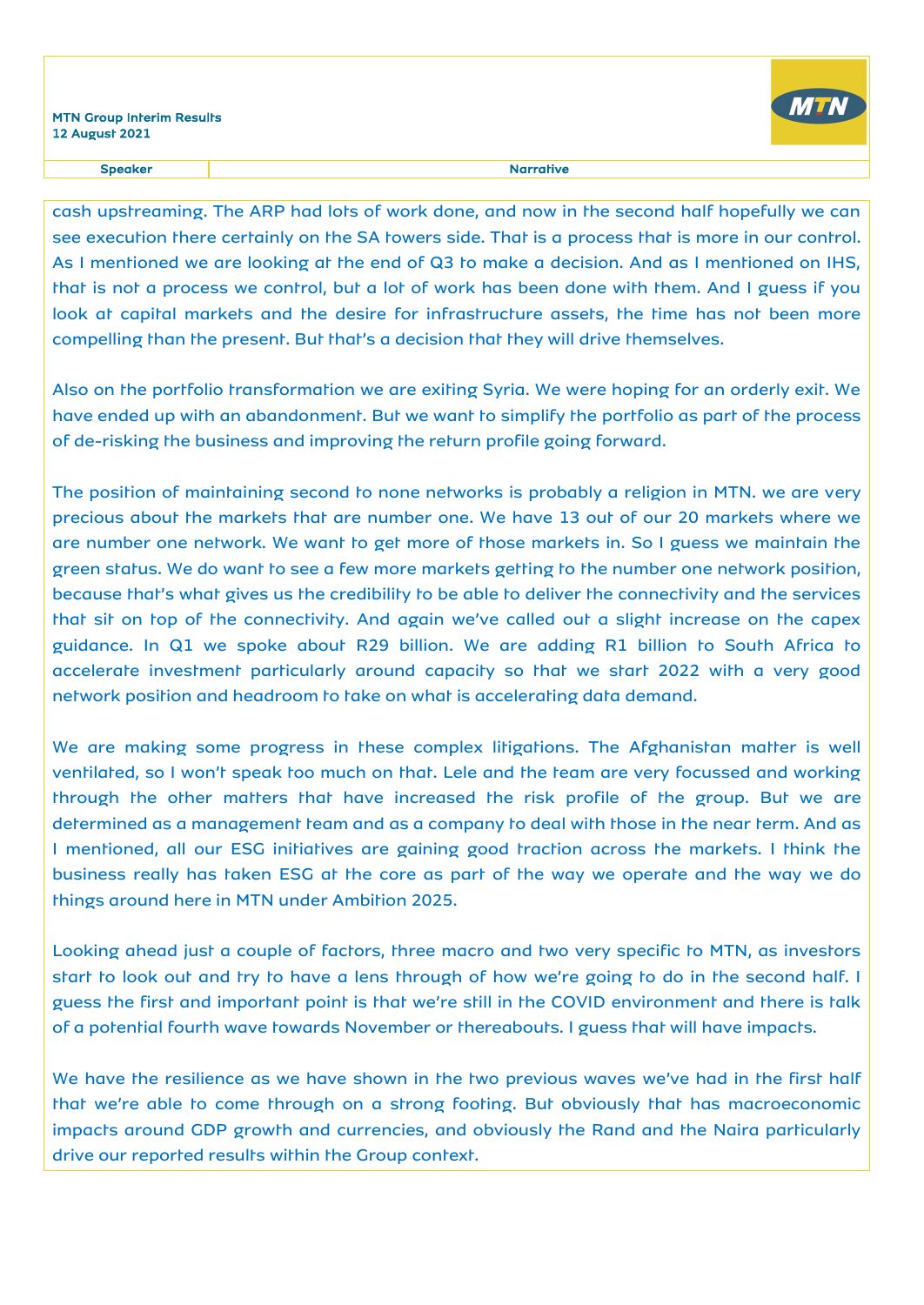

Speaker and the state of the state of the state of the Speaker and the Speaker and the Speaker and the Speaker

There are base effects. We had a strong H2 last year. We need to hurdle that strong H2. I think we've shown particularly in Q2 that we were able to continue the momentum that we've seen. So notwithstanding the base effects we feel that the business is very well positioned to continue to grow and accelerate.

And the final area impacting or factor impacting the performance really is in the shape of the balance sheet, as Tsholo said, how we execute on the ARP and continue the portfolio transformation of simplifying the business and a focus on a Pan-African strategy.

So in conclusion before we take a couple of your questions, there are six points that we would like you to take away from our results presentation. The first one is very strong and solid first half performance, and that has been driven by a strong investment in our network and commercial momentum and delivering the strong financial results that Tsholo has covered. We are accelerating the deleveraging of the HoldCo balance sheet to create greater financial flexibility for the company and put the company in a position where we can invest to capture the growth that we see and we are very excited about across our markets.

We are executing on our ARP and portfolio transformation. That's an area that we will focus in the second half. And although we didn't speak much about the structural separations which we gave a lot of detail at the capital markets day, these are in progress and we are on track with our various timelines to complete these processes. So we are comfortable with the progress we've made there.

We remain very disciplined around capital allocation. Our dividend guidance is maintained. We will communicate with the full year results in March a long-term new dividend policy as well as what we will do beyond the minimum 260 cents, having considered the factors that I mentioned earlier on.

And importantly and finally, we understand that we have a role to play in society more broadly. The shared value pillar of our strategy is an acknowledgement that we need to partner our nation states in their progress, and their progress is the underpin of our own progress. So material economic value was added in the period, and we are well progressed with the ESG initiatives which we have across the group, which we will report on very extensively with our full year results.

So with that I just want to say thank you for listening to Tsholo and I. we've had a lot to say. I think we have some time for a couple of questions. Obviously for investors we are engaging you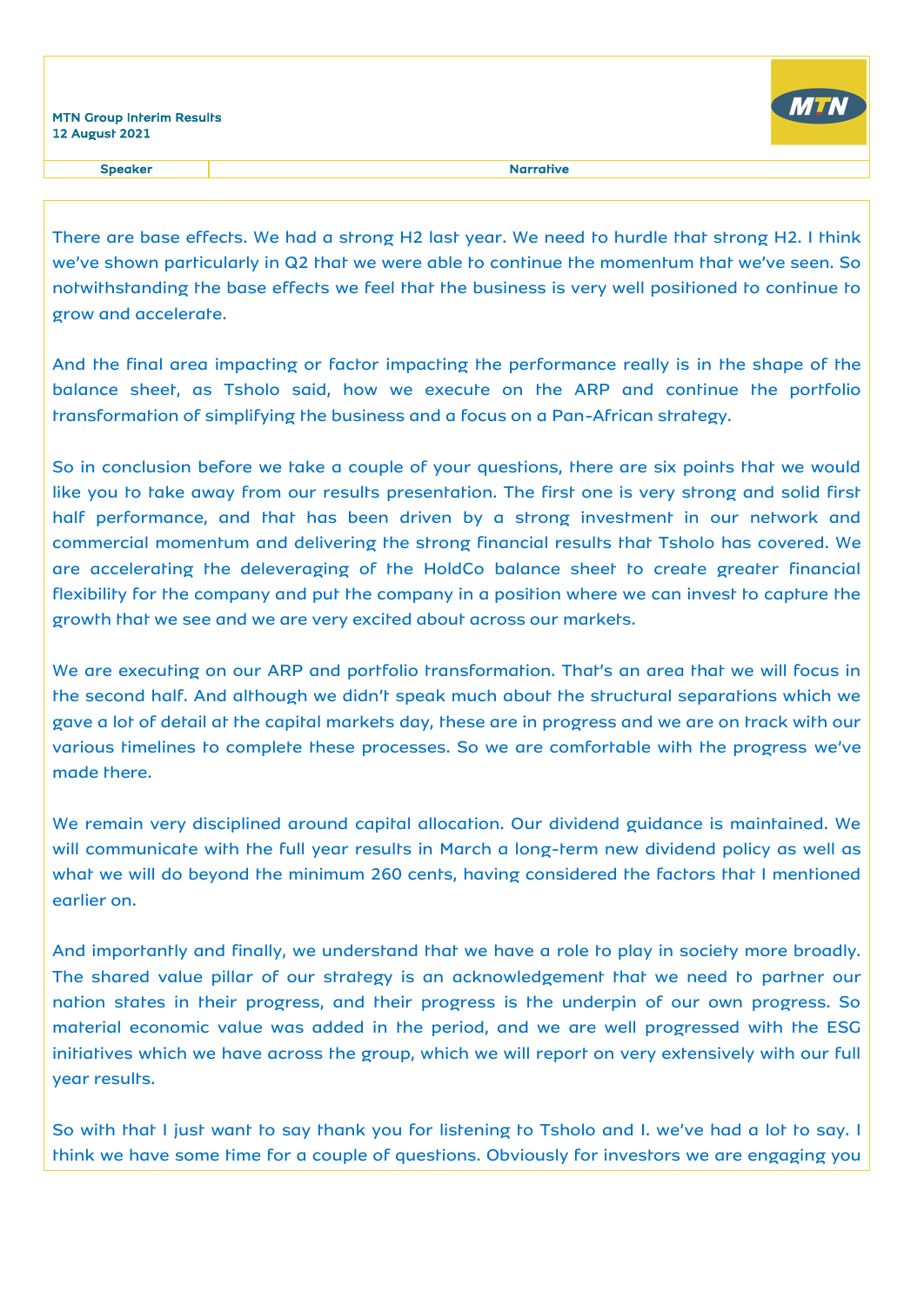

#### Speaker Narrative

from tomorrow for the next couple of weeks, so if we don't answer your question in the next few minutes we certainly are committed to covering it on the road shows in days to come. Thanks very much, and I'll hand over to Thato who is taking your questions online. And I'll ask Tsholo to join me on stage where she is socially distanced from me so I can keep my mask off, and we can take some of the questions.

## Thato Motlanthe

Thanks very much, Ralph and Tsholo, for that overview. There are a couple of questions that have come through. You have touched on some of them in the presentation, but just for the sake of clarity perhaps can you please talk about the timing and progress for the sale of non-core sales, particularly IHS and SA towers? I'll ask them in banks of three. That's the first one.

The second one is linked to that. Given where we are in terms of liquidity and the balance sheet and given these upcoming sales, how do you think about your preferred method of returning capital to shareholders? Buybacks, special dividends or increased pay-out? That's the second question.

And then maybe the third one on Fintech. You've got a medium term target of 20% in terms of revenues. Can you share how that evolves and how the split would evolve over time?

## Ralph Mupita

Giving us three in a row, I mean I'll start and Tsholo will top and tail. Let's start with the last one first. We've said in the past that we currently have a revenue mix in the Fintech business of basic services being 80% order of magnitude and 20% advanced. Over the next couple of years it will flip the other way where we'll ultimately have 80% on the advanced services. And hence our investment on things such as Insurtech, payments and e-commerce. So we will see the evolution of the mix of these revenues 80/20 to 20/80 importantly. I think if you want to see the breakdown of the detail, in our capital markets day we did provide that. That's on our website. You can see that.

On the second question around our preference for shareholder remuneration, I guess I don't want to front run the board on the decision they will make in March next year. But we've been very explicit that we will apply our minds to share buybacks or to increasing the basic dividend or a special dividend. So it will be front running a process in terms of shareholder returns, but we are committed to returning capital to investors if we believe that there is no growth opportunity and we have executed fully and well within our ARP programme. On the first question again, just remind me.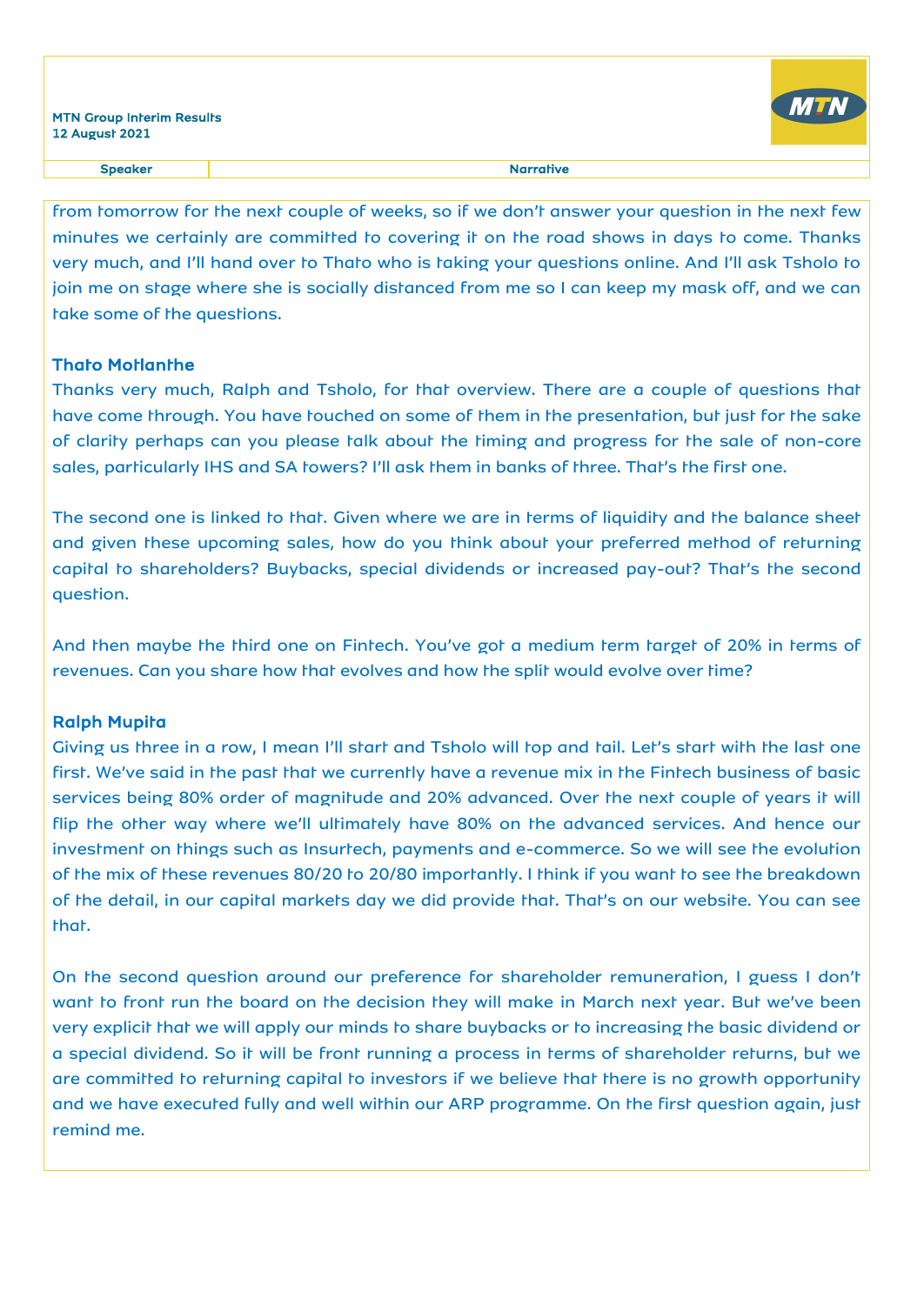Speaker Narrative

## Thato Motlanthe

The first question was timing.

## Ralph Mupita

Timing, okay. Look, on the SA towers we've said Q3 a decision. So beyond a decision flows can take some time. But that's a time we feel pretty confident about. It's an important part of the SA strategy to get that done and completed. IHS is a matter for IHS board and management to communicate to the capital markets. It's not something that we can communicate here because it's not our decision. But suffice to say that we've done all the work that we believe we needed to do in the process of being consulted as a 29% shareholder. But that decision remains with them.

And then on the localisation, the two localisations that we would like to progress this year in particular is the Uganda 20% sell down. That is part of our license process, so we would anticipate we see that this year. And market conditions conducive we would like to do series one of Nigeria before the end of the year, which is really the retail offering. Maybe to give a bit of colour on the ARP in that way.

## Thato Motlanthe

Thanks Ralph. Maybe just a couple of financial questions for Tsholo. There are a couple of questions around Syria. Given some of the remeasurement and the losses put through, do you expect any further losses from Syria? And maybe just a comment on the carrying value. And then maybe a second question. On consolidation of the results particularly around Nigerian results, do you consolidate at the official rate or some blend of that and another rate?

## Tsholo Molefe

So I mean in terms of Syria firstly we did a remeasurement last year. I think that was one of the issues. So all the losses relating to Syria now we've actually valued it at nil. We've taken actually R5.9 billion total losses set off by about R1.2 billion relating to the reclassification of hyperinflationary reserves. So in total, R4.7 billion this year and no further losses expected in the second half of the year. So all the losses of R4.7 billion that we've taken, that's it.

In terms of Nigeria we obviously look at the average exchange rate from an income statement perspective as well as the closing rate when we look at the balance sheet items. So essentially when we consolidate we look at it from that perspective. What is the rate prevailing as at the time we consolidate the balance sheet period? And we take it from that perspective. We would take an average from an income statement perspective and then the closing rate from a balance sheet perspective.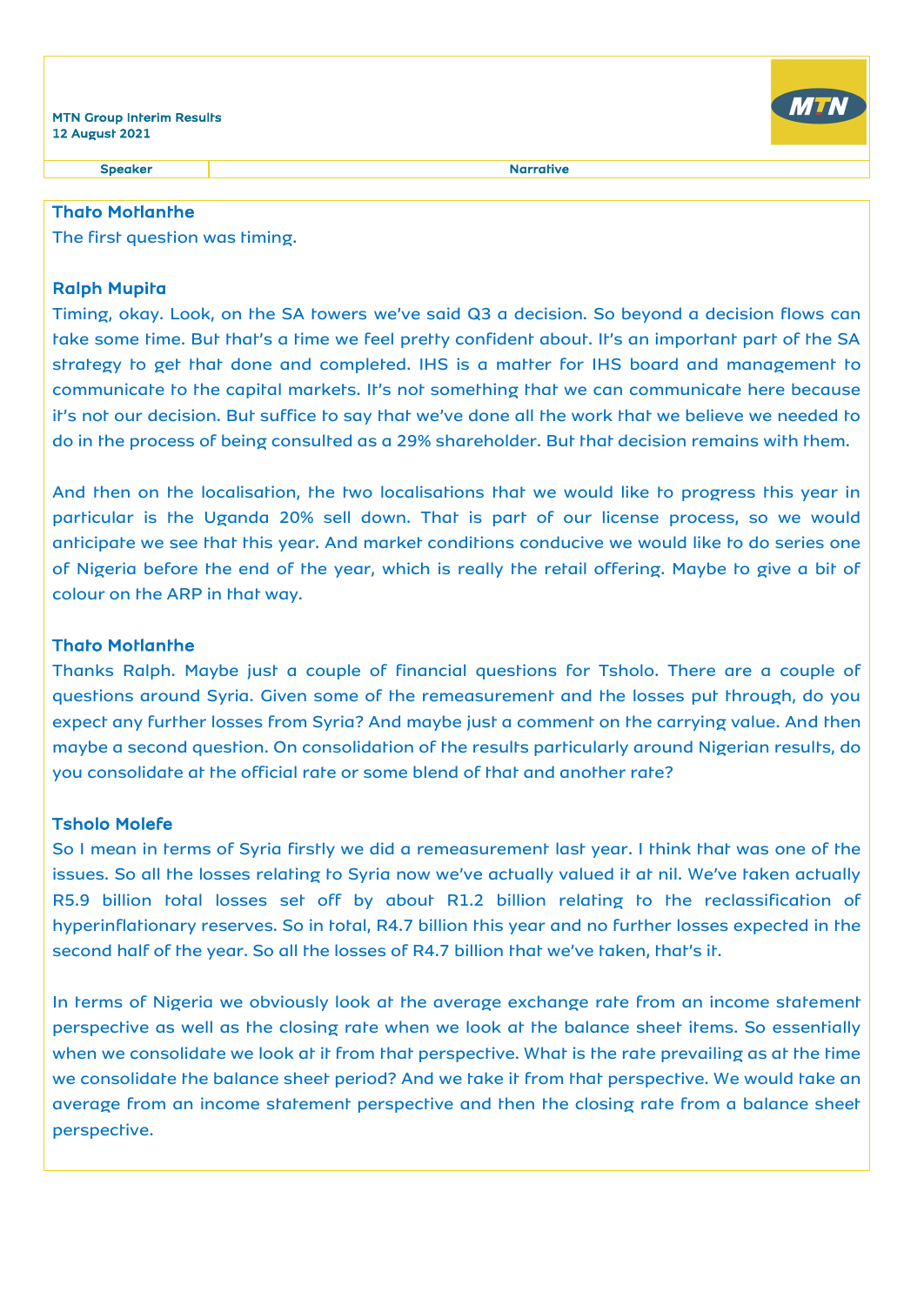

## Thato Motlanthe

Thanks Tsholo. Another couple of questions. Any update on the PSB license in Nigeria? That's maybe for you, Ralph. And then a second question, just a follow-up on the SA towers. Why only 5,700 SA towers and not the full portfolio in the transaction?

## Ralph Mupita

On PSB no update to date. We remain of the view that we must persist towards trying to get that license. Obviously Karl and team are working to try and secure that, but there is no further update. And then on the SA towers, the 5,700 are the unique MTN towers. There are barter sites and rooftops in the 12,800. 5,700 are the ones that are uniquely MTN.

## Thato Motlanthe

Thanks Ralph. Then maybe just a question around the profitability of Fintech. There was a comment around the margins. Can you just comment around how that progresses going forward and how the allocation would work once the separations are done?

## Ralph Mupita

I did make the statement at the capital markets day that the EBITDA margin focus isn't the right… I'm sure I got into trouble with a lot of analysts who are more used to comparing the Fintech business to a telco business, which as I said I think it's just a flawed way of looking at the business because the cash flow and capital intensive characteristics of the business are very different. Obviously as we are going through the structural separation we are going to set up a set of accounts that are standalone for the business. But on the basis of what you've seen from Tsholo, the mid 40s is pre cost allocation.

I don't want to front run the process of where you'll see this. But I think in the CMD there was a point that was made by Serigne that we think longer term on the current product mix that it would be more like 35%. And obviously that's on the current product mix, and that product mix is going to evolve over time. But I think we will have time enough to work through those numbers as we talk to you in Q1 on a structurally separated Fintech business.

## Tsholo Molefe

Maybe if I can add, the 46% margin is on a pro forma basis. And once the business picks up momentum and you start allocating all the full cost including the operational expenditure you will start seeing the EBITDA margins rebasing. But to Ralph's point, you've got to look at it within the context of total cash costs, including capex which is really capex light from that perspective.

## Thato Motlanthe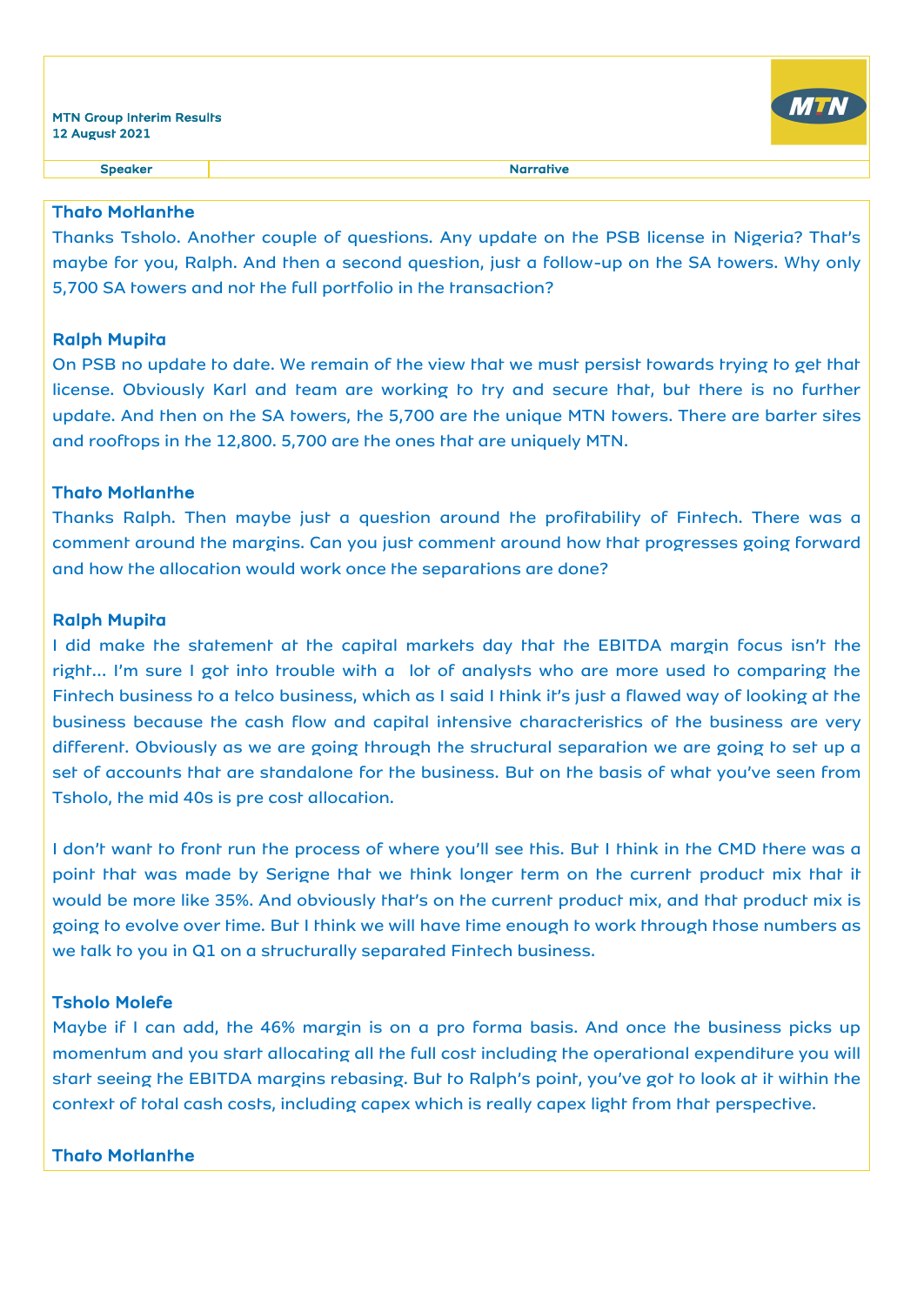

Maybe just the last couple of questions, Tsholo, maybe for you around the debt profile that you spoke to a little bit earlier. Do you expect to return to the capital markets in terms of refinancing the February 2022 bonds? We still have some headroom within our DMTN programme. We've got a DMTN programme of roughly R20 billion. I think as we continue with our efforts to reduce the non-Rand denominated debt it's one angle that we will be obviously using to try and pay down the debt, but obviously subject to market conditions and subject to our cash generation that we have. I think it will be a combination of both.

## Thato Motlanthe

Thanks Tsholo. Let me round off with this question, and I think any further questions if you can send them through to me and we'll help you out. Maybe to Ralph, can you provide some update around your plans for Iran as well as the feasibility of extracting any cash from the country.

### Ralph Mupita

The Middle East exit communication that we sent out was that we have two phases, the consolidated subs which are Syria, Yemen and Afghanistan. And in time we would look at Iran. There are no processes on exiting Iran as we sit here today and we are fully focussed on supporting as a minority shareholder the growth of that business. Obviously we haven't seen any cash repatriation out of Iran since probably Q1 2018. I think that's the last time I went to the central bank of Iran to arrange repatriation. And then the US elections came through. Obviously we want to have a look at how the geopolitical environment changes in Iran.

We have R2.7 billion trapped dividends there which we are not able to repatriate. We would like to be able to repatriate them, but to repatriate them the context needs to be possible in terms of the nuclear deal or a revised nuclear deal. So we are watching that very closely. But obviously the business itself, there are actually two businesses to have a look at in Iran, the core telecommunications business with 49 million subscribers and carrying pretty much half of the data traffic we have across MTN. So that's a very valuable operation. So for now we are focussed on growing that business, and at the right time we will evaluate our next steps. But we are not evaluating next steps as we sit right now on Iran. We are very focussed on exiting the consolidated subsidiaries.

## Thato Motlanthe

Thanks Ralph and Tsholo. Quite comprehensive. Maybe you've got some closing remarks, Ralph. As you said, we've got some engagements with investors and analysts.

#### Ralph Mupita

Just to thank everybody for sitting for an hour and a bit listening to myself and Tsholo and